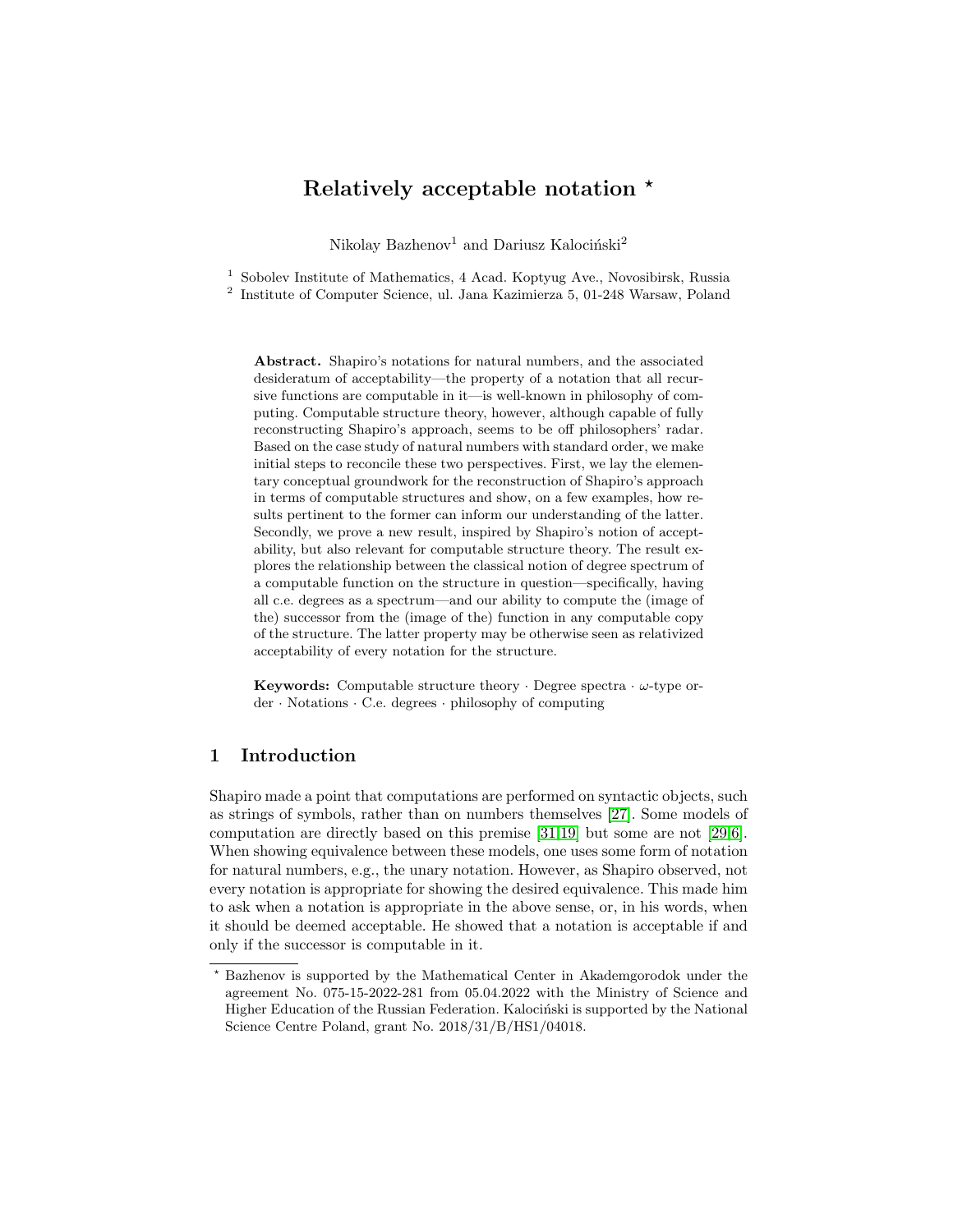Shapiro's notations became influential in philosophy of computing (see, e.g., [\[23](#page-13-4)[,8](#page-12-1)[,22,](#page-13-5)[33](#page-13-6)[,28\]](#page-13-7)). Meanwhile, we have seen rapid development of computable structure theory which explores the relationship between computability of countable objects and algebraic structures [\[1,](#page-12-2)[20\]](#page-13-8). Interestingly, Shapiro's framework can be fully rephrased in terms of computable structures under the following slogan: a notation for a given computable structure corresponds to a computable isomorphic copy of the structure. This allegedly simple fact, and its consequences, has been consistently overlooked by philosophers, probably due to differing terminologies, emphasis on apparently different notions, as well as intricate technicalities of the theory itself. Anyhow, in this paper we would like to partly reconcile these two perspectives. We will do it in Section [2,](#page-2-0) which is intended as a gradual introduction of the necessary concepts, assuming basics of computability theory [\[9\]](#page-12-3), and in Appendix [A,](#page-13-9) which recasts some results of Shapiro. Our exposition, although restricted to the structure  $(\omega, <)$ , i.e., natural numbers with the standard order, generalizes to other computable structures. This is the first contribution of the paper which should appeal to formally inclined philosophers.

The second contribution of the paper explores the connection between two properties, namely [\(I\)](#page-4-0) the degree spectrum of all and (only) computably enumerable (c.e.) degrees, and [\(II\)](#page-4-1) the recoverability of the successor.

The notion of *degree spectrum* is a classical one [\[25,](#page-13-10)[24](#page-13-11)[,12\]](#page-12-4). The degree spectrum of computable R on  $(\omega, <)$  is the set of all Turing degrees of the images of R in all computable isomorphic copies of  $(\omega, <)$ ; the spectrum of all c.e. degrees is the degree spectrum of the successor on  $(\omega, <)$  [\[5\]](#page-12-5). On the other hand, the recoverability of the successor is inspired by Shapiro's desideratum of acceptability of notation [\[27\]](#page-13-0). Recall that a notation is acceptable if the successor function is computable in it. We look at a relativized version of acceptability of a computable isomorphic copy A of  $(\omega, <)$ , namely the computability of  $Succ_A$ (the image of the successor in A) relative to  $R_A$  (the image of R in A). We say that the successor is recoverable from R on  $(\omega, <)$  if  $Succ_A$  is computable from  $R_A$  in any computable isomorphic copy A of  $(\omega, <)$ .

It is known that the recoverability of the successor from R on  $(\omega, <)$  fixes  $R$ 's spectrum to that of all c.e. degrees (see, e.g., [\[2\]](#page-12-6)). On the other hand, for any known example of a computable relation  $R$  having this degree spectrum, the successor is recoverable from  $R$ . We ask whether this holds in general, namely whether for any computable relation R, if R's degree spectrum on  $(\omega, <)$  is equal to all c.e. degrees then the successor is recoverable from R on  $(\omega, <)$ . Following [\[2\]](#page-12-6), we attack this problem for a restricted but nevertheless inclusive class of computable relations, namely the graphs of unary total computable functions. We expand on techniques developed there, in particular by reusing the concept of block functions. Our result—which answers the aforementioned question in the affirmative—is proved for computable block functions satisfying certain intuitive effectiveness condition (Theorem [1\)](#page-6-0). The case of computable block functions that do not satisfy it is left open.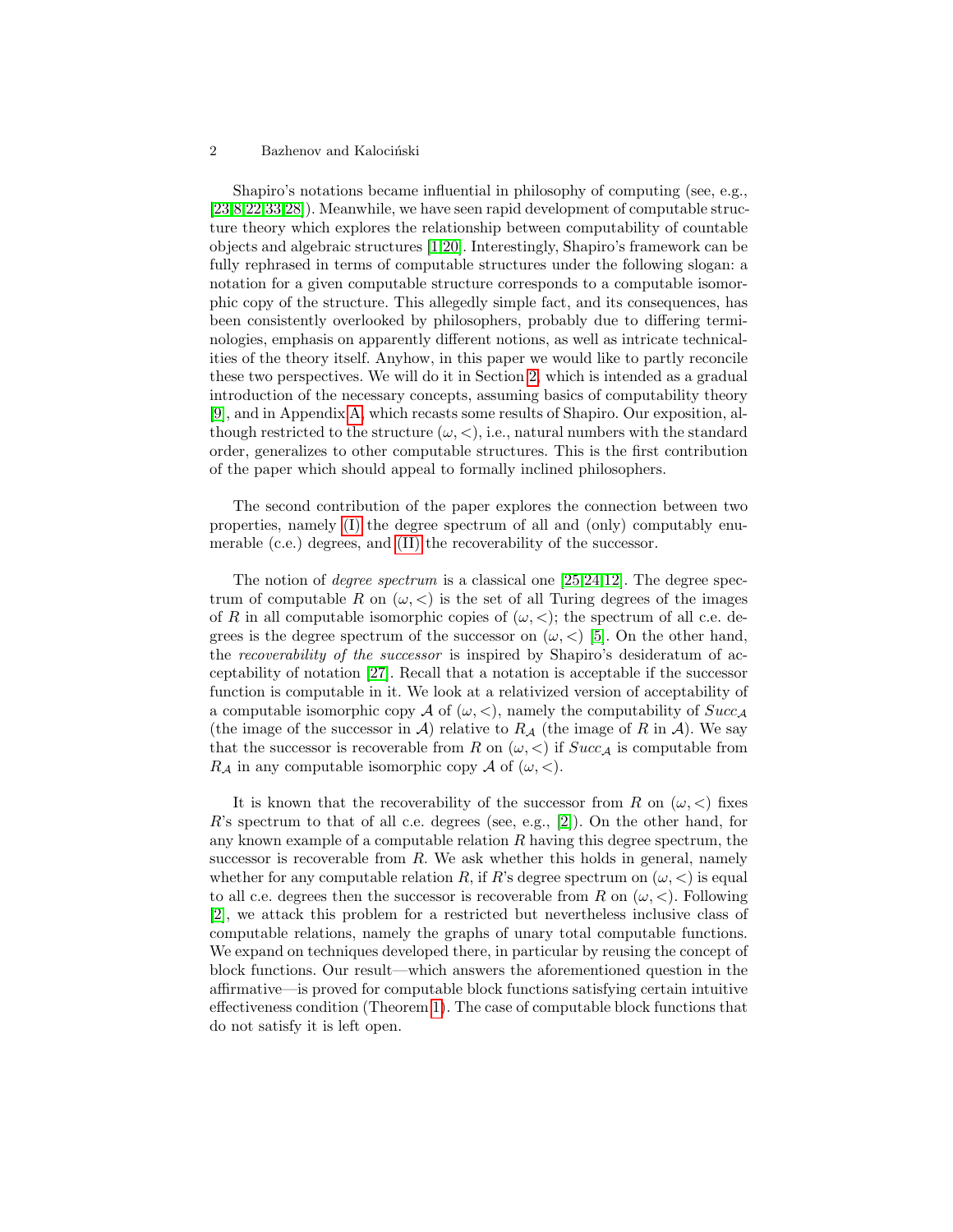## <span id="page-2-0"></span>2 Notations and computable structures

Originally, Shapiro considered notations for natural numbers (henceforth,  $\omega$ ) with no additional structure. A *notation* for  $\omega$  is any bijection  $\sigma : S \to \omega$ , where S is a fixed countably infinite set of strings over a finite alphabet. The idea is that  $\alpha \in S$  is a numeral denoting  $\sigma(\alpha)$  and we think of computations as being performed only on numerals. Computability of an  $n$ -ary relation  $R$  on natural numbers in  $\sigma$  is equated, by definition, with the computability of the  $\sigma$ -preimage of  $R, \{(\sigma^{-1}(a_1), \sigma^{-1}(a_2), \ldots, \sigma^{-1}(a_n)) : (a_1, a_2, \ldots, a_n) \in R\}$ , which is a relation on numerals.

Observe that, without loss of generality, we can effectively represent any infinite computable  $S \subseteq \Sigma^*$  as  $\omega$ . Such identification is commonplace is computability theory. Essentially, it boils down to two facts. One is that, for any finite  $\Sigma$ , there exists a computable bijection  $c : \Sigma^* \to \omega$ . Since S is computable, it is coded, as we say, by the computable set  $c(S)$  (the image of S under c). Second is that for every computable infinite set  $A \subseteq \omega$  there exists a strictly increasing computable enumeration of  $A$ , i.e., a total computable function  $g$  such that the image of g is A and  $g(n) < g(n+1)$ , for all  $n \in \omega$ . Given these two facts, the effective representation of S as  $\omega$  is established as follows. Take a strictly increasing computable enumeration of  $c(S)$ , say  $n_0 < n_1 < n_2 < \ldots$ , and substitute each  $n_i$  by  $c^{-1}(n_i)$  (note that  $c^{-1}$  is a computable function). This yields a computable sequence  $s_0, s_1, s_2, \ldots$  which consists of all (and only) elements of S, without repetitions. We take such identification for granted and thus we can assume that a notation for  $\omega$  is any bijection from  $\omega$  to  $\omega$ .

Shapiro considered only notations for plain  $\omega$  (in Appendix [A,](#page-13-9) we reproduce some of his results in the setting of computable structure theory). However, one can easily extend his notion to cover additional structure. We shall focus on the additional structure in the form of the simplest ordering possible—the standard order on natural numbers, which we denote by <. Hence, the structure under investigation is  $(\omega, <)$ . By a notation for  $(\omega, <)$  we shall mean any notation  $\sigma$ for  $\omega$  in which  $\langle$  is computable.

Now, let us turn our attention to computable structures. A countably infinite relational structure  $(A, R_1, \ldots, R_n)$  is said to be *computable* if its universe A and each relation  $R_i$  are computable. Without loss of generality, we can assume that  $A = \omega$ , the reason being similar to the one already discussed for S. Clearly,  $(\omega, <)$  is a computable structure.

<span id="page-2-1"></span>To pinpoint the connection between notations and computable structures, consider the following definition.

**Definition 1.**  $(\omega, \prec)$  is a computable copy of  $(\omega, \prec)$  if  $\prec$  is a computable ordering on  $\omega$  and structures  $(\omega, <)$  and  $(\omega, \prec)$  are isomorphic.

Now, we can make the following observations. Let  $\sigma : \omega \to \omega$  be a notation for  $(\omega, <)$  and let  $\prec$  be the  $\sigma$ -preimage of  $\prec$ , i.e.,  $\prec := \{(\sigma^{-1}(x), \sigma^{-1}(y)) : x < y\}.$ By the definition of notation,  $\prec$  is computable. Moreover, by the definition of  $\prec$ , the structures (ω,  $\prec$ ) and (ω,  $\prec$ ) are isomorphic. Therefore, by Definition [1,](#page-2-1)  $(\omega, \prec)$  is a computable copy of  $(\omega, \prec)$ .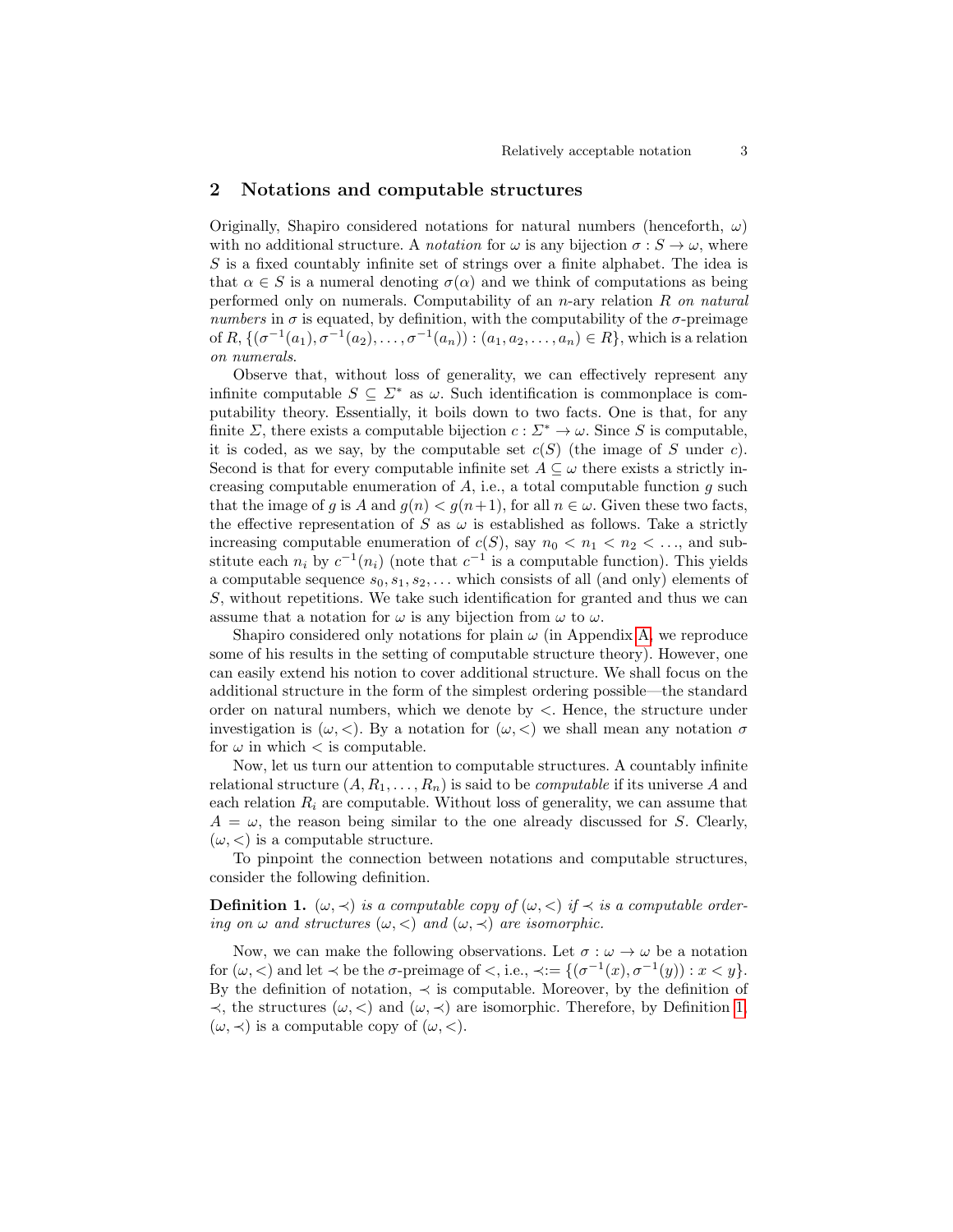The next observation goes in the other direction. Let  $(\omega, \prec)$  be a computable copy of  $(\omega, <)$ . Let  $h : (\omega, <) \cong (\omega, <)$  be an isomorphism between the two structures and let  $\sigma = h^{-1}$ . Obviously,  $\sigma$  is a notation for  $\omega$ . Also, the  $\sigma$ -preimage of  $\lt$  is equal to  $\lt$  and, by Definition [1,](#page-2-1)  $\lt$  is computable. Therefore,  $\sigma$  is a notation for  $(\omega, <)$ .

Based on the above two observations, we can posit that a notation for  $(\omega, <)$ is any isomorphism that maps a computable structure  $(\omega, \prec)$  to  $(\omega, \prec)$ . Therefore, instead of notations for  $(\omega, <)$  we may equivalently speak about computable copies of  $(\omega, \langle \rangle)$ . This generalizes straightforwardly to arbitrary computable structures.

Let us recall one of the concepts introduced by Shapiro, namely acceptability of notation, and see what does it mean in terms of computable structures. A notation for  $\omega$  is said to be *acceptable* if the successor function (henceforth,  $Succ$ ) is computable in it (this implies that all recursive functions are). Acceptability of notation for plain  $\omega$  can be extended, in an obvious way, to notations for  $\omega$ with additional structure, in particular  $(\omega, <)$ .

What does the desideratum of notation's acceptability mean from the perspective of computable structures? Before we answer this, consider the following convention which is commonplace when referring to isomorphic copies of a given structure.

**Definition 2.** Let R be a relation on  $(\omega, <)$ , i.e.,  $R \subseteq \omega^k$ , for some  $k \in \omega$ , and let A be a computable copy of  $(\omega, <)$ . If  $\varphi$  is an isomorphism from  $(\omega, <)$  to A, we write  $R_A$  for the image of R under  $\varphi$ .

Now, in terms of computable structures, the desideratum of acceptability of a computable copy  $\mathcal{A} = (\omega, \langle \rangle)$ —which uniquely identifies a notation for  $(\omega, \langle \rangle)$  says that  $Succ_A$  should be computable.

Shapiro showed, among others, that not every notation for  $\omega$  is acceptable. The following question arises immediately: is  $Succ_A$  computable, if A is any computable copy A of  $(\omega, <)$ ? In other words, is every computable copy of  $(\omega, <)$ acceptable? In an influential philosophical paper, Benaceraff hinted in passing at the affirmative (cf. p. 276 in  $[3]$  and, also,  $[4]$ ). Essentially, his claim was that, in any given notation, the computability of the successor is equivalent to the computability of the ordering (we take the liberty to identify Benaceraff's intuitive concept of notation with the formal one).

As we will see, Benaceraff's claim is false in view of Proposition [1](#page-4-2) below. The proposition uses an important notion of degree spectrum, originating from Richter  $[25,24]$  $[25,24]$  and Harizanov  $[12]$  (see, also,  $[14,11]$  $[14,11]$ ). The notion of degree spectrum—here defined for  $(\omega, <)$  but, in general, applicable to any computable structure—is based on the concept of Turing degrees.

<span id="page-3-0"></span>As a brief reminder, Turing degrees are equivalence classes of the relation  $\equiv_T$  on subsets of  $\omega$ , defined by  $A \equiv_T B \Leftrightarrow A \leq_T B \wedge B \leq_T A$ , where  $X \leq_T Y$ means, roughly, that one can compute  $X$  by an algorithm which, from time to time, may request the answer to any question of the form *Does n belong to Y?*. For more information, see, e.g., [\[9,](#page-12-3)[26,](#page-13-12)[30\]](#page-13-13).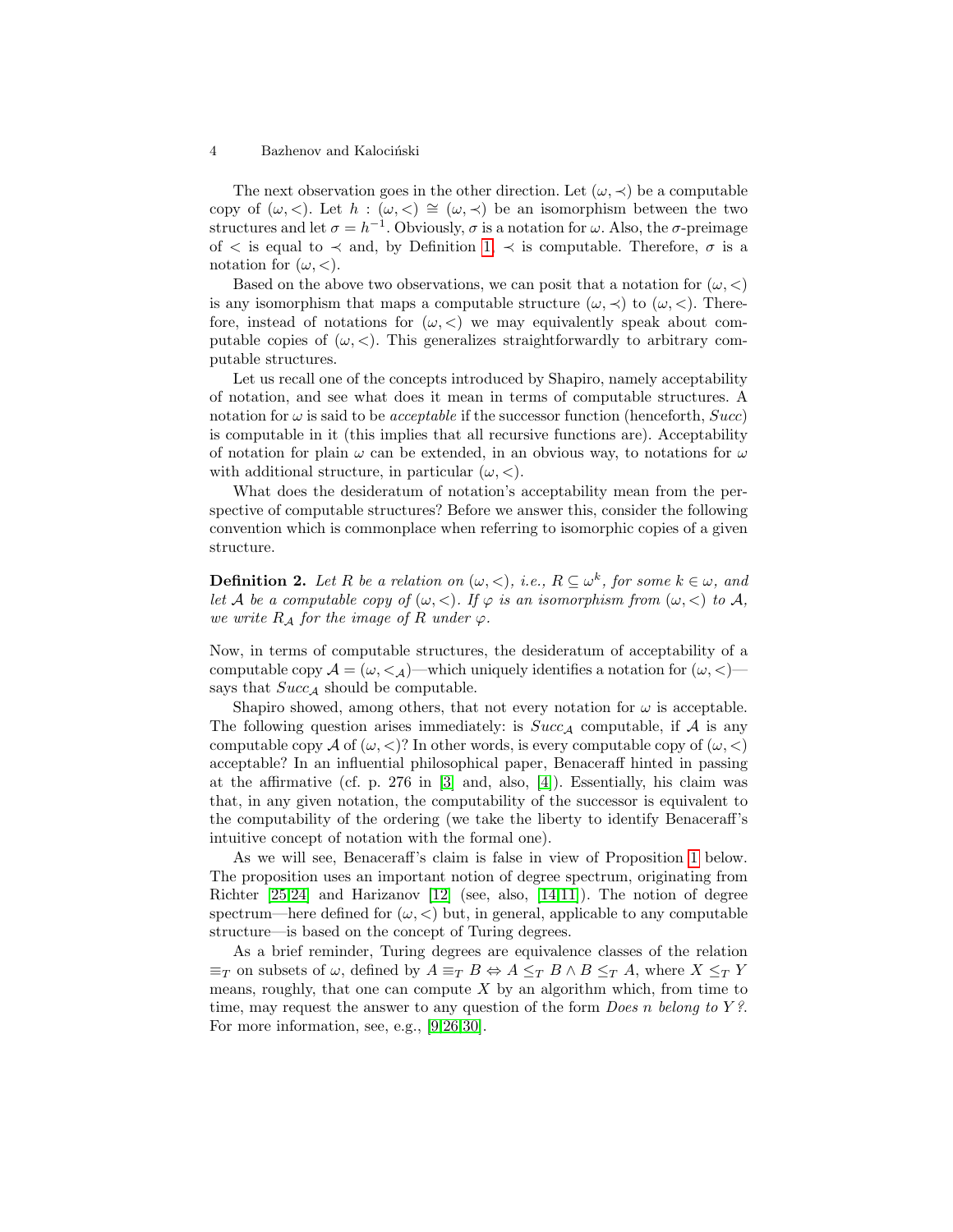**Definition 3.** The degree spectrum of a computable relation R on  $(\omega, <)$ , in symbols  $DgSp(R)$ , is the set of Turing degrees of  $R_A$  over all computable copies A of  $(\omega, <)$ .

As we can see, the notion of degree spectrum encompasses all possible complexities of a relation (formalized as Turing degrees) across all notations for the underlying structure.

If Benaceraff's claim was true,  $Succ_A$  would be computable for each computable copy A of  $(\omega, <)$  and, therefore, we would have  $DgSp(Succ) = \{0\},\$ where  $\mathbf{0} = \{A : A \equiv_T \emptyset\}$  is the degree of decidable sets. This, however, would contradict the proposition below. (Recall that a Turing degree is computably enumerable (c.e.) if it contains a computably enumerable set, i.e., a set which, if nonempty, can be enumerated by an algorithm. It is folklore that there are c.e. sets which are not computable and, therefore, that there are c.e. degrees which are different than 0.)

<span id="page-4-2"></span>Proposition 1 (see, e.g., Example 1.3 in [\[5\]](#page-12-5)). The spectrum of successor on  $(\omega, <)$  consist of all (and only) c.e. degrees.

Therefore, not every computable copy A of  $(\omega, <)$  is acceptable.

The degree spectrum of the successor on  $(\omega, <)$ , i.e., the set consisting of all c.e. degrees, is just one example of degree spectrum on  $(\omega, \langle),$  but other examples exist and it is still not known what are all possibilities. One kind of degree spectrum is the trivial one, i.e.,  $\{0\}$ . Relations having this spectrum are called intrinsically computable and were characterized by Moses [\[21\]](#page-13-14). There are also other kinds of spectra, including the set of all  $\Delta_2$  degrees [\[10,](#page-12-11)[32,](#page-13-15)[13\]](#page-12-12) and other, discovered quite recently [\[2\]](#page-12-6).

Anyway, the degree spectrum of the successor is, in a sense, special. Essentially,  $DqSp(Succ) \subseteq DqSp(R)$  for every computable R which is not intrinsi-cally computable [\[32\]](#page-13-15). To show that  $DgSp(R) = DgSp(Succ)$ , one typically uses a technique known as recovering the successor [\[2\]](#page-12-6). The idea is to prove that  $R_{\mathcal{A}} \geq_T Succ_{\mathcal{A}}$  holds for every computable copy  $\mathcal{A}$  of  $(\omega, <)$ ; this is sufficient because  $Succ_{\mathcal{A}} \geq_T R_{\mathcal{A}}$  always, i.e., for every computable copy  $\mathcal{A}$  of  $(\omega, <)$ . In a sense, such a proof shows how the successor (inside  $A$ ) can be recovered from the relation R (again, inside  $\mathcal{A}$ ). If this can be done, we say that the successor is recoverable from R on  $(\omega, <)$ .

In the second part of the paper, we are interested whether one can go in the other direction. Specifically, we ask whether  $DgSp(R) = DgSp(Succ)$  implies that the successor is recoverable from R on  $(\omega, \langle \rangle)$ . In other words, given the following properties of a computable relation  $R$ :

- <span id="page-4-0"></span>(I) the degree spectrum of R on  $(\omega, <)$  is equal to all c.e. degrees, and
- <span id="page-4-1"></span>(II) for every computable copy A of  $(\omega, <)$ ,  $R_{\mathcal{A}} \geq_T Succ_{\mathcal{A}}$ ,

we ask whether [\(I\)](#page-4-0) implies [\(II\)](#page-4-1) (the other direction follows from one of the paragraphs above). Note that [\(II\)](#page-4-1) can be seen as a relativized variant of acceptability of notation. We may posit that a computable copy (notation)  $A = (\omega, \langle A \rangle)$  is acceptable relative to R if  $R_A$  computes  $Succ_A$ . Thus, the property in question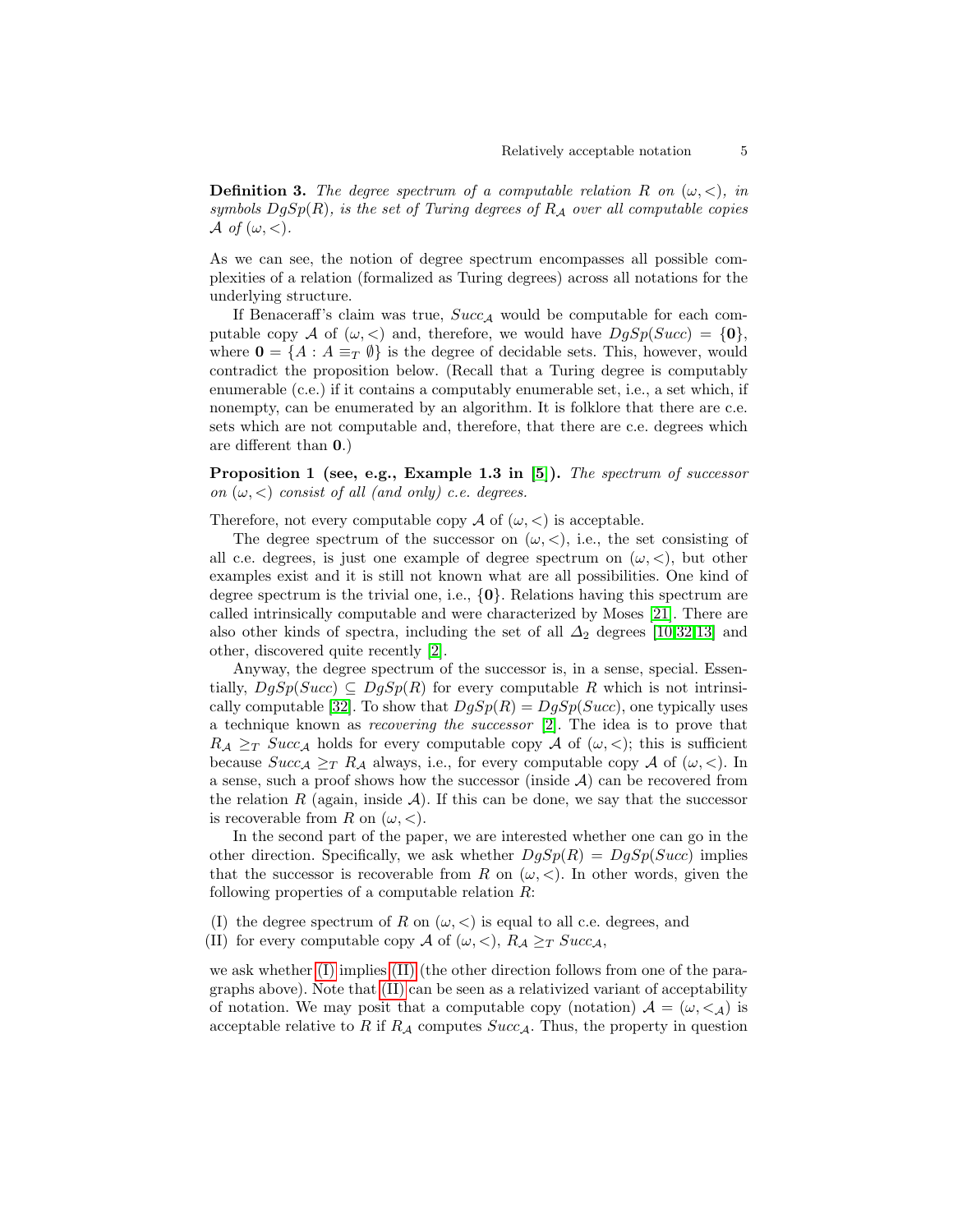encompasses computable relations such that every computable copy  $(\omega, \langle \lambda \rangle)$  is acceptable relative to them.

Although we are not able to prove this implication in full generality, we show that it holds for a wide subclass of all total computable functions (seen as computable binary relations). For certain types of functions, the implication already follows from earlier results which will be discussed in the next section. Our extension concerns the class of block functions, isolated in this context by Bazhenov et al. [\[2\]](#page-12-6), and satisfying an additional effectiveness condition.

### 3 Spectrum of c.e. degrees and recovering the successor

Following Bazhenov et al. [\[2\]](#page-12-6), we restrict our attention to computable binary relations R of general interest—graphs of unary total computable functions. The results of Moses [\[21\]](#page-13-14) imply that the degree spectrum of such an  $f$  is trivial if and only if  $f$  is almost constant or almost identity (see, also, the associated version of [\[2\]](#page-12-6)). Clearly, the equivalence [\(I\)](#page-4-0)  $\Leftrightarrow$  [\(II\)](#page-4-1) holds for such functions as they do not satisfy neither [\(I\)](#page-4-0) nor [\(II\).](#page-4-1) Bazhenov et al. [\[2\]](#page-12-6) isolated the class of quasiblock functions (which include almost constant and almost identity functions) and showed that all computable functions  $f$  outside this class satisfy  $(I)$  and [\(II\)](#page-4-1) (Theorem 18 in [\[2\]](#page-12-6)). Recall that f is a quasi-block function if there are arbitrarily long initial segments of  $(\omega, <)$  which are closed under f. Further information about quasi-block functions, pertinent also to the problem at hand, can be found in [\[2\]](#page-12-6).

Among quasi-block functions there is a narrower class of block functions.

**Definition 4.** Let  $f: \omega \to \omega$  be a total function. An interval I of  $(\omega, <)$  is fclosed if for all  $x \in I$ ,  $f(x) \in I$  and  $f^{-1}(x) \subseteq I$ . For a finite non-empty interval  $I \subset \omega$ , the structure  $(I, \langle , f | I \rangle)$  is an f-block if it has the following properties:

- $I$  is an f-closed interval and it cannot be written as a disjoint union of several f-closed intervals;
- $\{x \in \omega : x < I\}$  is f-closed.

The function f is a block function if for every  $a \in \omega$ , there is an f-block containing a. If  $(I, \langle , f | I \rangle)$  is an f-block, we refer to its isomorphism type as an f-type (or a type).

For a set X, by card $(X)$  we denote the cardinality of X. Given a computable block function f, let us define the cardinality-of-the-preimage function  $cp<sub>f</sub>$  by  $c p_f(x) = \text{card}(f^{-1}(x))$ , for all  $x \in \omega$ . We will focus on computable block functions f satisfying the following effectiveness condition:

<span id="page-5-1"></span><span id="page-5-0"></span>
$$
cp_f \text{ is computable.} \tag{\star}
$$

For example, each computable block function f with only finitely many f-types satisfies  $(\star)$ . As a more sophisticated example, consider any injective computable block function (such a function is composed of finite cycles).

Before we formulate the main theorem, let us prove the following lemma which will be used later.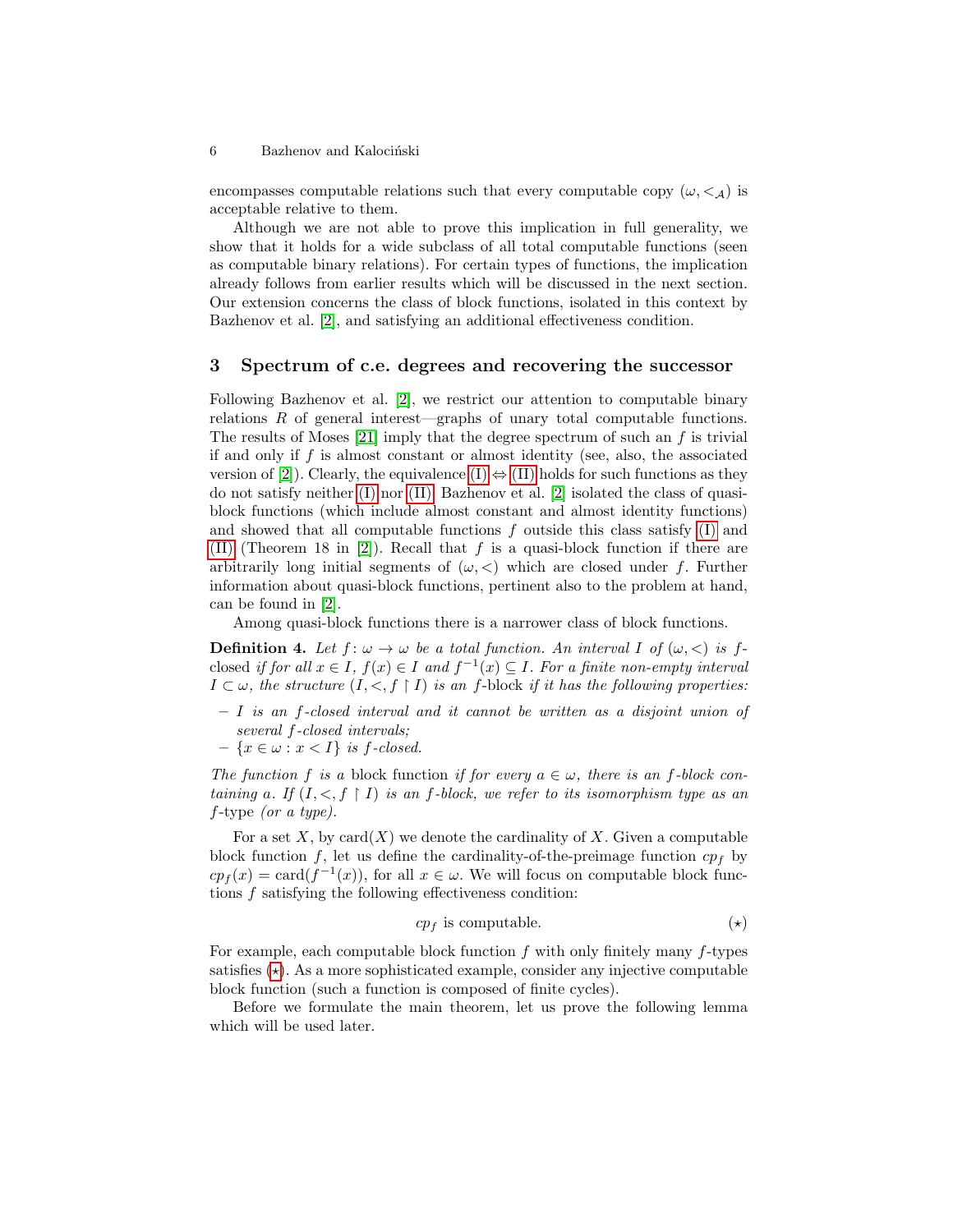**Lemma 1.** Let f be a unary total computable function. If there exists an infinite computable sequence  $(\mathcal{B}_j)_{j\in\omega}$  of growing initial segments of  $(\omega, <, f)$  such that each  $\mathcal{B}_j$  embeds in  $(\omega, <, f)$  precisely once, then the successor is recoverable from f on  $(\omega, <)$ .

*Proof.* To compute  $Succ_{\mathcal{A}}(x)$  for a given computable copy  $\mathcal{A} = (\omega, \langle \rangle)$  of  $(\omega, \langle \rangle)$ , look for bigger and bigger substructures  $A_j$  of  $(\omega, \langle A, f_A \rangle)$  that look precisely as  $\mathcal{B}_j$ . We do this by enumerating  $\omega$  one by one, arranging enumerated elements according to  $\lt_A$  and asking  $f_A$  for the values of the enumerated elements. Once  $\mathcal{A}_j$  isomorphic to  $\mathcal{B}_j$  is discovered, we are sure that  $\mathcal{A}_j$  is an initial segment of  $(\omega, \langle A, f_A \rangle)$ . We continue in this manner and wait for x and at least one  $y >_{\mathcal{A}} x$ to enter some  $A_j$ . At this point we know the position of x in  $\lt_A$  and  $Succ_A(x)$ can be read out from  $A_j$ . □

We prove  $(I) \Rightarrow (II)$  $(I) \Rightarrow (II)$  by contraposition. Notice that we can additionally assume that we work with computable block functions which are not almost identities because, as discussed earlier, such functions have the trivial degree spectrum.

<span id="page-6-0"></span>**Theorem 1.** Let f be a computable block function such that it is not almost identity and it satisfies the effectiveness condition  $(\star)$ . Then [\(I\)](#page-4-0) implies [\(II\),](#page-4-1) i.e.: if the successor is not recoverable from f on  $(\omega, <)$ , then the degree spectrum of f on  $(\omega, <)$  contains a non-c.e. degree.

*Proof.* Our construction builds a computable isomorphic copy  $\mathcal{A} = (\omega, \langle A \rangle)$  of the ordering  $(\omega, <)$ . For brevity, the graph of the function  $f_A$  (i.e., the isomorphic image of our function f inside A) is denoted by  $\Gamma_A$ .

As usual, we fix an effective enumeration  $(\Phi_i, \Psi_i, W_i)_{i \in \omega}$  containing all triples such that  $\Phi_i$  and  $\Psi_i$  are Turing functionals, and  $W_i$  is a c.e. set. By Lemma [1,](#page-5-1) it is sufficient to satisfy the following series of requirements:

 $\mathcal{P}_i$ : If  $W_i = \Phi_i^{\Gamma_A}$  and  $\Gamma_A = \Psi_i^{W_i}$ , then there exists a computable sequence  $(\mathcal{B}_m)_{m\in\omega}$  of growing initial segments of  $(\omega, \langle , f \rangle)$  such that each  $\mathcal{B}_m$  isomorphically embeds into  $(\omega, <, f)$  only once.

Indeed, since the successor is not recoverable from  $f$ , Lemma [1](#page-5-1) guarantees that the degree  $\deg_T(\Gamma_A)$  is not c.e. Our strategy for satisfying  $\mathcal{P}_i$  incorporates the classical construction of a properly d.c.e. Turing degree by Cooper [\[7\]](#page-12-13) adapted to the setting of block functions [\[2\]](#page-12-6). Its eventual success is secured by a series of threats which attempt to build  $(\mathcal{B}_m)$ . This will be a degenerate infinite injury construction, described using the framework of trees of strategies (see, e.g., [\[16\]](#page-12-14)).

For the sake of simplicity, first we give a construction for the case when each block is isomorphic to a cycle of the following form:

- the domain of a cycle contains numbers  $0, 1, \ldots, k$  for some  $k \geq 0$ ,
- the ordering of the domain is standard, and
- $-f(i) = i + 1$  for  $i < k$ , and  $f(k) = 0$ .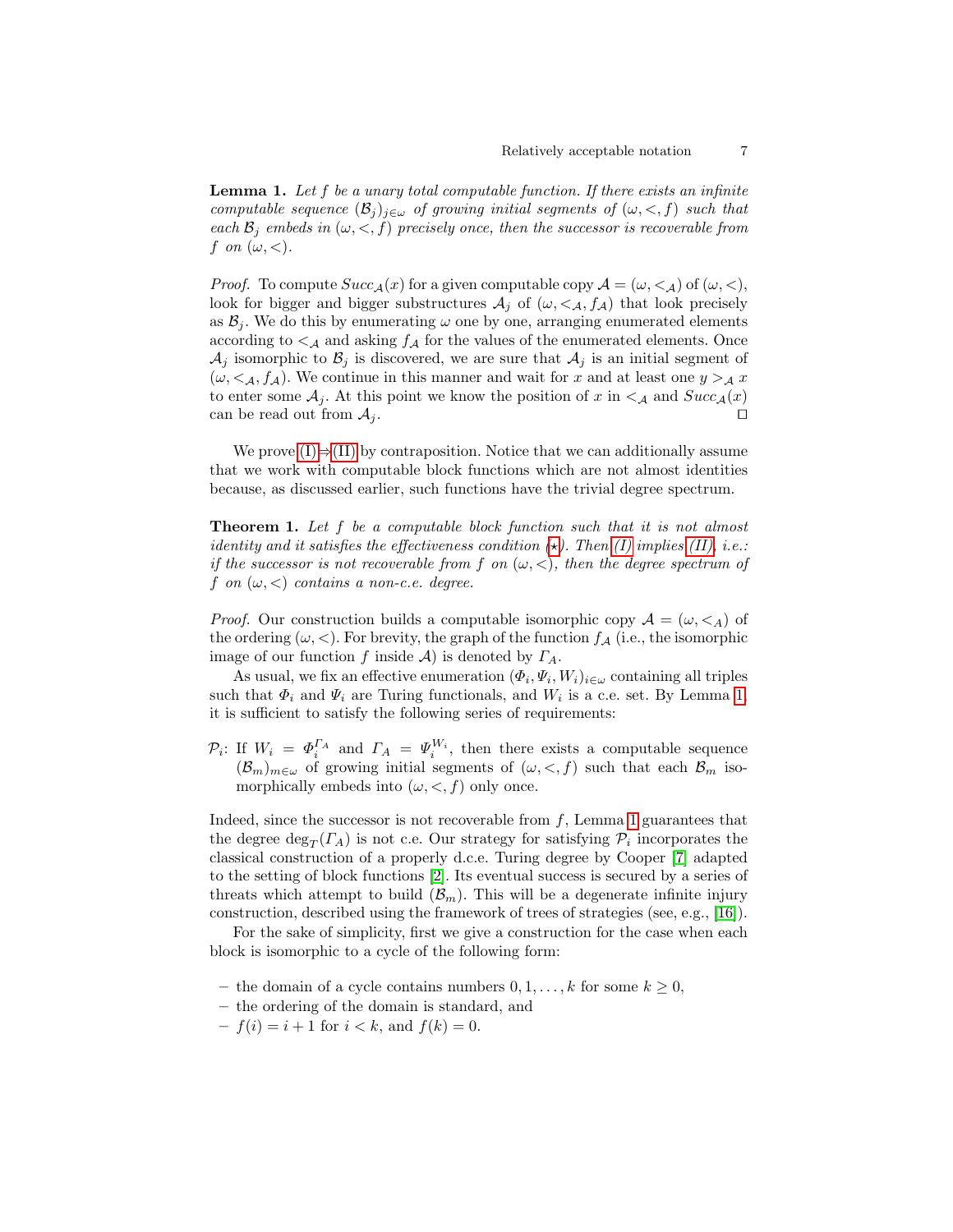Note that in this case, we have  $cp_f(x) = 1$  for all  $x \in \omega$ .

The modifications needed for the general case of the theorem will be discussed in the end of the proof.

STRATEGY FOR  $P_i$ . The strategy attempts to build a computable sequence of initial segments  $(\mathcal{B}_m)_{m\in\omega}$ . Suppose that our strategy starts working at a stage  $s_0$ . Then the strategy proceeds as follows.

 $(1)$  Set  $m = 0$ .

(2) Choose two adjacent blocks  $\tilde{\mathcal{C}}_m < \tilde{\mathcal{D}}_m$  in  $(\omega, \langle , f \rangle)$  such that we have not copied them into the structure  $\mathcal{A}_{s_m}$  yet (where  $s_m$  is the current stage), and  $\mathcal{D}_m$ contains at least two elements. Such a choice is possible, since the function  $f$  is not almost identity (hence, it has infinitely many cycles of size  $\geq 2$ ).

We extend  $\mathcal{A}_{s_m}$  to a finite structure  $\mathcal{A}_m^1$  by copying all missing elements up to the end of the block  $\mathcal{D}_m$  (these elements are appended to the end of  $\mathcal{A}_{s_m}$ ). Then the structure  $\mathcal{A}_m^1$  can be decomposed as follows:

$$
\mathcal{A}_{m}^{1} = \mathcal{A}_{m}^{1,init} + \mathcal{C}_{m} + \mathcal{D}_{m},
$$

where  $\mathcal{C}_m \cong \tilde{\mathcal{C}}_m$  and  $\mathcal{D}_m \cong \tilde{\mathcal{D}}_m$ .

Let  $x_m$  be the rightmost element of  $\mathcal{C}_m$ , and let  $y_m$  be the leftmost element of  $\mathcal{D}_m$ . It is clear that at the moment,  $\langle x_m, y_m \rangle \notin \Gamma_A$ . As usual, we restrict  $\langle x_m, y_m \rangle \notin \Gamma_A$ " by forbidding lower priority actions to add new elements between the elements of  $\mathcal{A}_m^1$ .

(3) Wait for a stage  $s' > s_m$  witnessing the following computations: for some  $t' \leq s'$ , we have (at the stage s')

$$
W_i \restriction t' = \varPhi_i^{\varGamma_A} \restriction t', \text{ and } 0 = \varGamma_A(\langle x_m, y_m \rangle) = \varPsi_i^{W_i \restriction t'}(\langle x_m, y_m \rangle).
$$

Note that the current structure  $A_{s'}$  can be decomposed as follows:

$$
\mathcal{A}_{s'} = \mathcal{A}_m^1 + \mathcal{A}_m^{2, fin} = \mathcal{A}_m^{1, init} + \mathcal{C}_m + \mathcal{D}_m + \mathcal{A}_m^{2, fin},
$$

where  $\mathcal{A}_m^{2,fin}$  contains the elements added after the end of Step (2).

(4) We define  $\mathcal{B}_m := \mathcal{A}_{s'}$ . We extend  $\mathcal{A}_{s'}$  by adding precisely one fresh element between the rightmost element of  $\mathcal{A}_{m}^{1,init}$  and the leftmost element of  $\mathcal{C}_m$ .

Inside the resulting structure  $\mathcal{A}_m^3$ , the number  $x_m$  becomes the leftmost element of a copy of the cycle  $\mathcal{D}_m$ . This implies that at the moment, we have  $\langle x_m, y_m \rangle \in \Gamma_A$ . Similarly to Step (2), we restrict  $\langle x_m, y_m \rangle \in \Gamma_A$ ".

(5) We wait for a stage  $s'' > s'$  witnessing the following condition: for some  $t'' \leq s''$ , we have  $t' \leq t''$  and

$$
W_i\restriction t''=\varPhi_i^{I_A}\restriction t'',\text{ and }1=I_A(\langle x_m,y_m\rangle)=\varPsi_i^{W_i\restriction t''}(\langle x_m,y_m\rangle).
$$

When the stage  $s''$  is found, we go back to Step  $(2)$  with  $m + 1$  (in place of m), while *simultaneously waiting* at Step  $(6)$  with m.

(6) We wait for a stage  $s''' > s''$  witnessing the following condition: one can embed the elements of  $\mathcal{A}_{s'''}$  into  $(\omega, <, f)$  |  $(2 \cdot \text{card}(\text{dom}(\mathcal{A}_{s''})) + 1)$  in the following special "semi-isomorphic" way. There exists a 1-1 function  $\xi$ :  $dom(\mathcal{A}_{s''}) \to [0, 2 \cdot card(dom(\mathcal{A}_{s''}))]$  such that: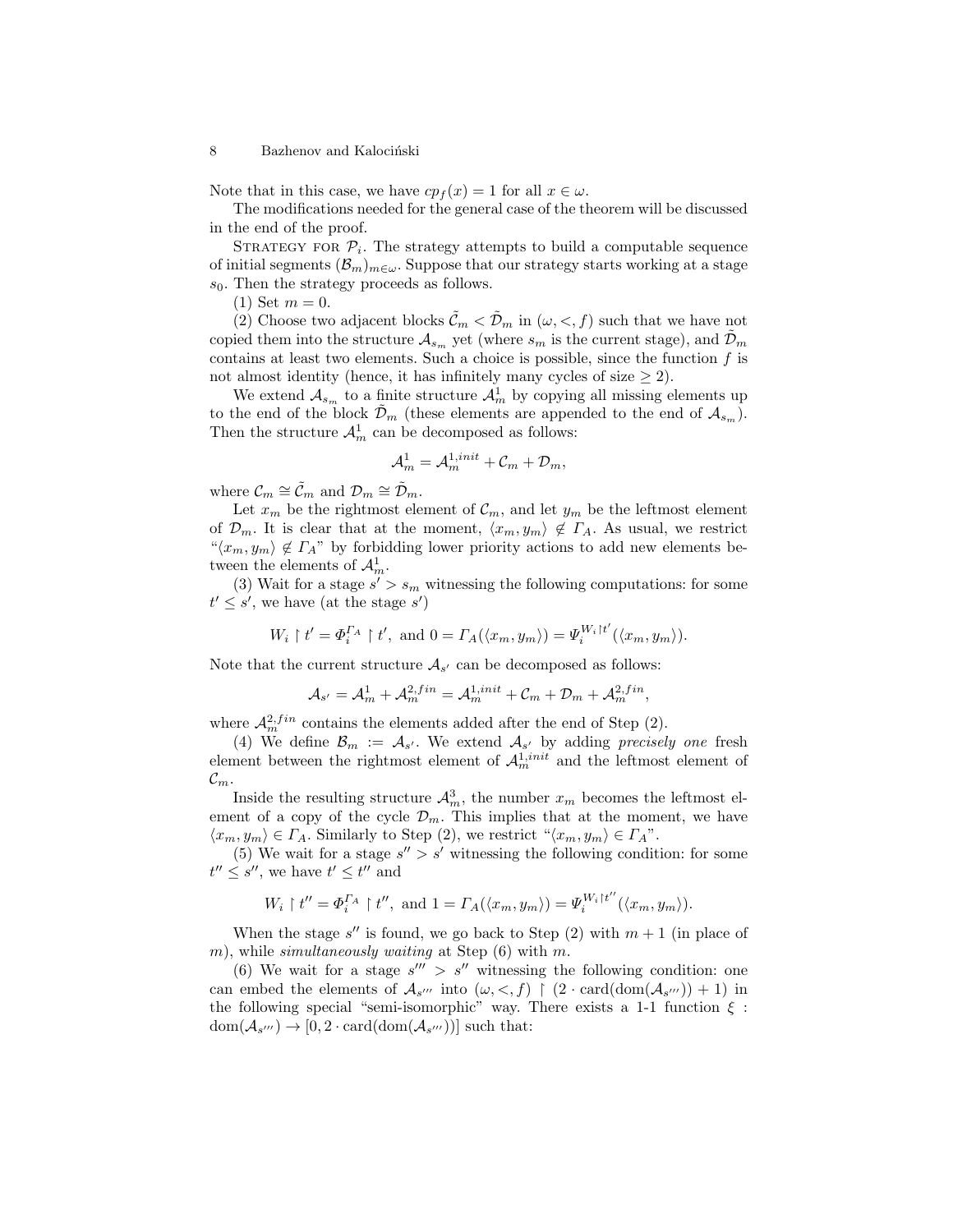- $-$  ξ respects the ordering, i.e., for all elements  $x, y \in A_{s''}, x <_{A_{s''}} y \Leftrightarrow \xi(x)$  $\xi(y);$
- if x (originally) was an element of some block I inside  $A_{s'} = B_m$ , then the whole block I should go into some copy of I inside  $(\omega, \langle , f \rangle)$ ; in other words, the restriction of  $\xi$  to the domain of  $\mathcal{A}_{s'}$  is an isomorphic embedding from  $(\text{dom}(\mathcal{A}_{s'}), \langle \mathcal{A}_{s'}, f_{\mathcal{A}_{s'}})$  into  $(\omega, \langle f \rangle)$ .

Note the following: if such a "semi-isomorphic" embedding  $\xi$  exists, then one may assume that this  $\xi$  satisfies an additional condition:

(\*) If I is a block inside  $\mathcal{A}_m^{1,init}$ , then I is mapped to its counterpart inside  $(\omega, \langle , f \rangle)$  (or more formally, if  $x \in I$  and x is the *i*-th element from the left inside  $\mathcal{A}_{s'''}$ , then  $\xi(x)$  equals *i*).

Indeed, since the structure  $\mathcal{A}_m^3$  from Step (4) is obtained by adding only one element just before  $\mathcal{C}_m$ , the embedding  $\xi$  must move the contents of  $\mathcal{C}_m$  to the right of the  $(\omega, <, f)$ -counterpart of  $\mathcal{A}_m^{1, init}$ . This allows us not to move  $\mathcal{A}_m^{1, init}$ , and just map it to its  $(\omega, <, f)$ -counterpart.

(7) Extend  $A_{s^{\prime\prime\prime}}$  to a finite structure by using the "semi-isomorphic" embedding  $\xi$  described above. More formally, we take the least unused numbers  $y \notin \text{dom}(\mathcal{A}_{s'''})$  to extend  $\mathcal{A}_{s'''}$  to a finite structure  $\mathcal{A}_m^4$  such that there exist a number N and an isomorphism  $h: \mathcal{A}_m^4 \cong (\omega, <, f) \upharpoonright N$  with the property  $\xi \subseteq h$ . Stop the strategy, including the actions for all  $m' \neq m$ .

Outcomes:

 $w_m$ : Waiting at Step (3) forever for this m. Then either  $W_i \neq \Phi_i^{\Gamma_A}$  or  $\Gamma_A \neq$  $\varPsi_i^{W_i}.$ 

 $w'_m$ : Waiting at Step (5) forever for this m. Then, again,  $W_i \neq \Phi_i^{T_A}$  or  $\Gamma_A \neq \Psi_i^{W_i}$ 

s: "Stop", i.e., some  $m$  reached Step  $(7)$ . Then we have:

- $0 = \Gamma_A(\langle x_m, y_m \rangle) = \Gamma_{A, s'''+1}(\langle x_m, y_m \rangle) = \Psi_{i, s'}^{W_{i, s'}} \mathfrak{h}^{t'}(\langle x_m, y_m \rangle).$
- Let u be the use for the computation  $\Psi_{i,s'}^{W_{i,s'}\dagger t'}(\langle x_m, y_m \rangle) = 0$  at Step (3). Notice that  $u \leq t'$ . Since at Step (5) we see  $\Psi_{i,s''}^{W_{i,s''}/t''}(\langle x_m, y_m \rangle) = 1$ , this implies that there exists an element  $a \leq u$  such that  $a \in W_{i,s''} \setminus W_{i,s'}$ .
- Since  $a \notin W_{i,s'}$ , at Step (3) we have  $0 = \Phi_{i,s'}^{r_{A,s'}}(a)$ . Let v be the use for the computation  $\Phi_{i,s'}^{r_{A,s'}}(a) = 0.$
- The embedding  $\xi$  from Step (6) guarantees that  $\Gamma_A \restriction v = \Gamma_{A,s'} \restriction v$ . Hence,  $W_i(a) = W_{i,s''}(a) = 1 \neq 0 = \Phi_i^{r_A}(a).$

Therefore, the requirement  $\mathcal{P}_i$  is satisfied.

 $\infty$ : Eventually waiting at Step (6) for each  $m \in \omega$ . Then for each m, every  $\mathcal{A}_{s^{\prime\prime\prime}}$  lacks an appropriate "semi-isomorphic" embedding  $\xi$ . This means that each  $\mathcal{B}_m$  can be isomorphically embedded only once into  $(\omega, <, f)$ . As discussed above, this contradicts Lemma [1.](#page-5-1)

The current outcome of a strategy is equal to: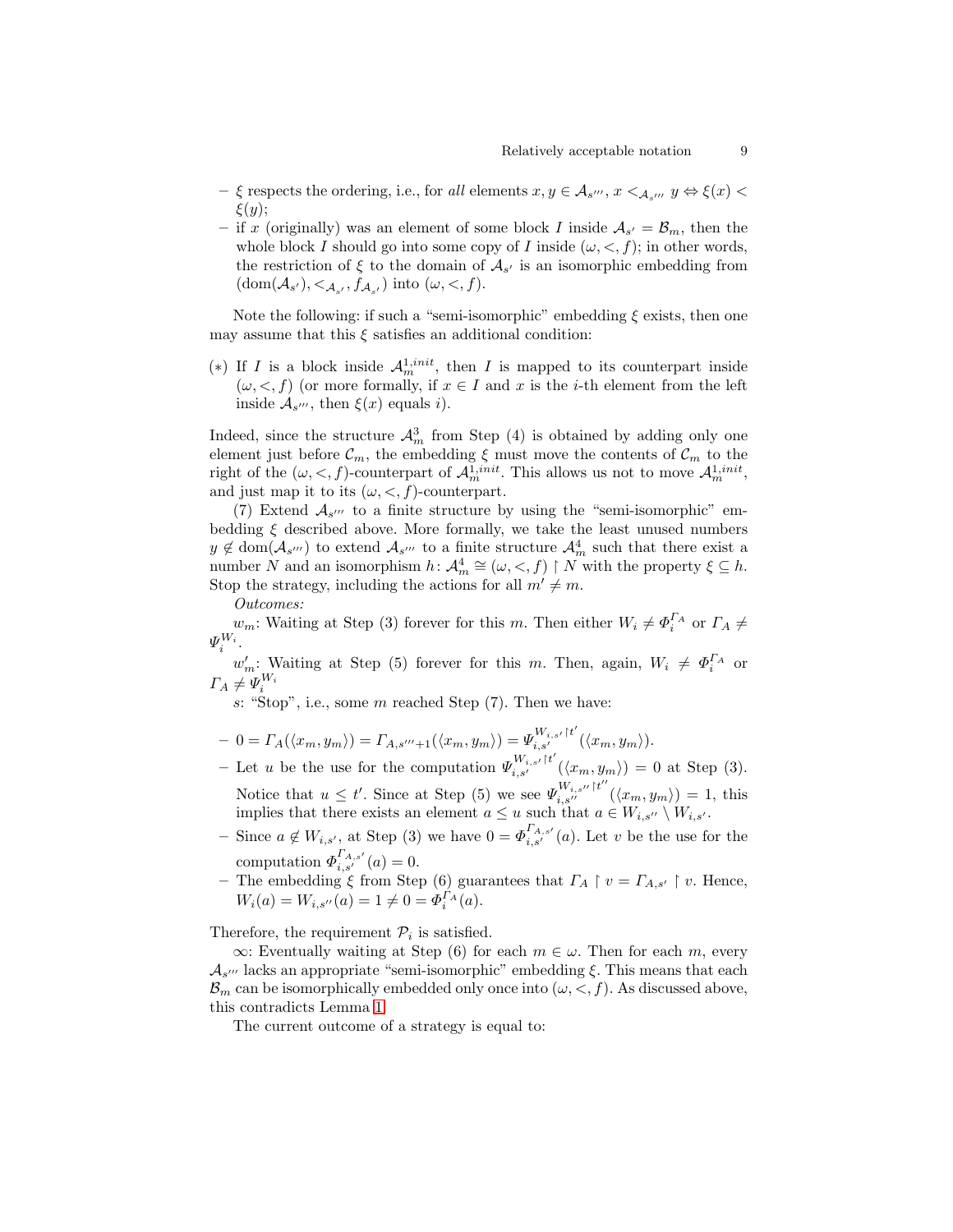- 10 Bazhenov and Kalociński
- s, if the strategy is already stopped.
- Otherwise, let  $m$  be the current (maximal) value of our strategy parameter m. If for this m, we wait at Step  $(3)$ , then the outcome is  $w_m$ . If we wait at Step (5), then the outcome is  $w'_m$ .

CONSTRUCTION. We use the following ordering of the finitary outcomes:  $s < \cdots < w_2' < w_2 < w_1' < w_1 < w_0' < w_0$ . The tree of strategies includes only the finitary outcomes. More formally, we set  $\Lambda = \{s\} \cup \{w_m, w'_m : m \in \omega\}$ , and the tree T is equal to  $\Lambda^{\leq \omega}$ . The *i*-th level of the tree contains strategies  $\alpha \in T$ devoted to the requirement  $\mathcal{P}_i$ .

If  $\sigma$  and  $\tau$  are two finite strings from T, then by  $\sigma \hat{\tau}$  we denote the concatenation of  $\sigma$  and  $\tau$ . As usual, we say that  $\sigma$  is to the left of  $\tau$  if there exist some  $\rho \in T$  and  $o_1, o_2 \in \Lambda$  such that  $o_1 < o_2$ ,  $\sigma \supseteq \rho \widehat{\rho} o_1$ , and  $\tau \supseteq \rho \widehat{\rho} o_2$ .

As usual, at a stage s of the construction we visit the strategies  $\alpha_0, \alpha_1, \ldots, \alpha_s$ , where  $\alpha_0 = \emptyset$ , and for each  $i < s$  we have  $\alpha_{i+1} = \alpha_i \hat{o}$ , where o is the current outcome of the strategy  $\alpha_i$ . By  $g_s$  we denote the current finite path, i.e., the sequence  $(\alpha_0, \alpha_1, \ldots, \alpha_s)$ .

VERIFICATION. It is clear that the constructed  $A$  is a computable linear order on  $\omega$ : indeed, if  $x < y$  inside  $\mathcal{A}_s$  for some  $s \in \omega$ , then  $x <_{\mathcal{A}_t} y$  for all  $t \geq s$ .

Let g be the true path of the construction, i.e., the limit  $\lim_{s} g_s$ . More formally, for  $k \in \omega$  and  $\alpha \in T$ , here we have

$$
g(k) = \alpha \Leftrightarrow \exists t (\forall s \ge t)(g_s(k) = \alpha).
$$

<span id="page-9-0"></span>Note that in general, g could be a finite sequence.

**Lemma 2.** The path g is infinite, and every requirement  $P_i$  is satisfied.

*Proof.* Suppose that a strategy  $\alpha$  belongs to the true path g, and its associated requirement is  $P_i$ . Consider the following three cases.

Case 1. There is a number  $m$  such that starting from some stage  $s$ , the outcome of α is always the same  $o ∈ \{w_m, w'_m\}$ . Then it is clear that α<sup> $\hat{o}$ </sup> belongs to a In addition for the number m, the strategy is forever stuck either at Step (3) to  $g$ . In addition, for the number  $m$ , the strategy is forever stuck either at Step  $(3)$ or at Step (5). This means that  $W_i \neq \Phi_i^{\Gamma_A}$  or  $\Gamma_A \neq \Psi_i^{W_i}$ .

Case 2. At some point of time  $\alpha$  has outcome s. Then  $\alpha \hat{\ }$  ies on the path g. In addition,  $W_i \neq \Phi_i^{\Gamma_A}$  as discussed in the description of the outcome s.

Case 3. Otherwise, for each  $m \in \omega$ ,  $\alpha$  eventually goes through the outcomes  $w_m$  and  $w'_m$ . Since we never reach Step (7), this means that each finite structure  $\mathcal{B}_m$  can be isomorphically embedded into  $(\omega, \langle, f \rangle)$  only once: indeed, if some  $\mathcal{B}_m$  could be embedded twice, then we could eventually use the second such embedding to recover the "semi-isomorphic" map  $\xi$  and to reach Step (7) for this m. Then, as discussed in the beginning of the proof of the theorem, Lemma [1](#page-5-1) guarantees that Case 3 is impossible.

We conclude that the path g is infinite, and each  $\mathcal{P}_i$  is satisfied.  $\Box$ 

In order to finish the proof of Theorem [1,](#page-6-0) now it is sufficient to show that the order  $\mathcal{A} = (\omega, \langle A \rangle)$  is isomorphic to  $(\omega, \langle \rangle)$ .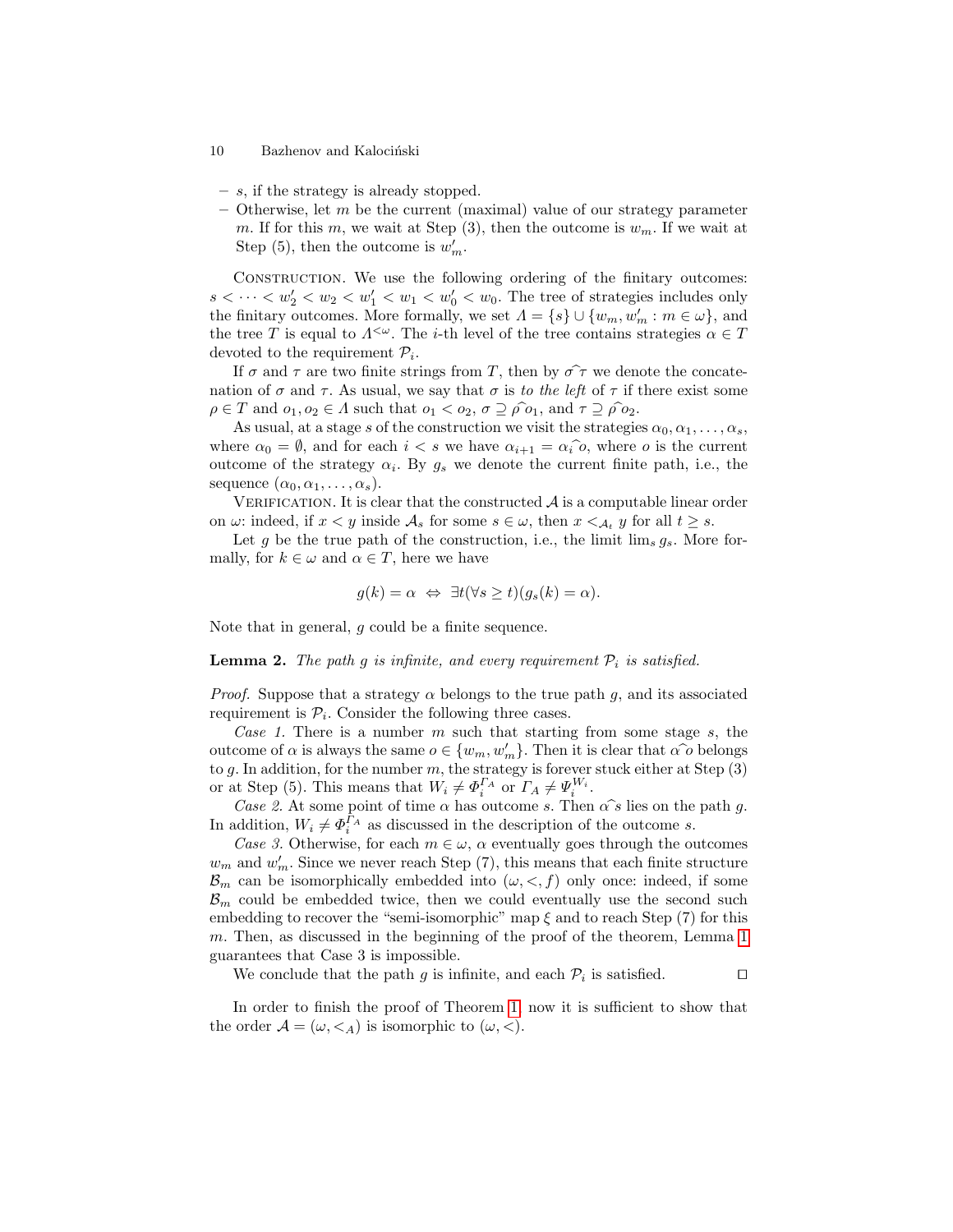Recall that at Step  $(6)$ , we always choose a map  $\xi$  satisfying Condition  $(*)$ . Consider a  $P_i$ -strategy  $\alpha$ . Condition (\*) implies that for every  $m \in \omega$  and every  $x \in \mathcal{A}_{m}^{1, init}$ ,  $\alpha$  never adds new elements which are  $\lt_{A}$ -below x.

Suppose that an element x is added to A by some strategy  $\sigma$ .

Consider an arbitrary strategy  $\alpha$ . If  $\alpha$  is to the right of  $\sigma$ , then  $\alpha$  never works after the starting stage of  $\sigma$ . If  $\alpha \supset \sigma$  or  $\alpha$  is to the left of  $\sigma$ , then x always belongs to  $\mathcal{A}_m^{1,init}$  of this particular  $\alpha$ . Hence,  $\alpha$  never adds elements  $\lt_A$ -below x.

We deduce that new elements which are  $\lt_A$ -below x could be added only by  $\alpha \subseteq \sigma$ . The proof of Lemma [2](#page-9-0) implies that each such  $\alpha$  adds only finitely many elements to  $A$ . Therefore, for an arbitrary element  $x$ ,  $A$  contains only finitely many elements  $\langle A_1 \rangle$ -less than x. This implies that  $(\omega, \langle A \rangle)$  is isomorphic to  $(\omega, \langle A \rangle)$ . This concludes the proof for the case when each f-block is a cycle.

Now we discuss the general case of the theorem. The proof essentially follows the outline provided above, but we have to address two important details of how to implement the strategy for  $\mathcal{P}_i$ .

(i) In Step (2), one needs to choose two adjacent blocks  $\tilde{\mathcal{C}}_m$  and  $\tilde{\mathcal{D}}_m$ . The question is how to *algorithmically* choose them?

Here the computability of the function  $cp_f(x)$  is important—this fact guarantees that for a given  $x \in \omega$ , one can effectively recover the f-block I containing x. This effective recovery allows us to computably find the needed blocks  $\tilde{\mathcal{C}}_m$  and  $\mathcal{D}_m.$ 

The recovery of the block I can be arranged as follows. Without loss of generality, we may assume that x is the leftmost element of  $I$ . Since we know the value  $cp<sub>f</sub>(x)$ , we can find all elements from the preimage  $f<sup>-1</sup>(x)$ . By using the function  $cp<sub>f</sub>$  several times, we eventually find the *finite* set

$$
P_f(x) = \bigcup_{j \in \omega} (f^{-1})^{(j)}(x).
$$

If  $P_f(x)$  already forms an f-block, then we stop the algorithm. Otherwise, there is (the least)  $y_0 \notin P_f(x)$  such that  $x < y_0 < \max P_f(x)$ . We find the finite set  $P_f(y_0)$ . If the set  $P_f(x) \cup P_f(y_0)$  forms an f-block, then we stop. Otherwise, again, we find the least  $y_1 \notin P_f(x) \cup P_f(y_0)$  such that  $y_0 < y_1 < \max(P_f(x) \cup P_f(y_0))$ . We consider  $P_f(x) \cup P_f(y_0) \cup P_f(y_1)$ , etc. Since every f-block is finite, eventually we will find the desired  $f$ -block  $I$ .

(ii) Since the block function f is not almost identity, f satisfies at least one of the following two conditions:

(a) There are infinitely many elements  $u$  such that  $u$  is the leftmost element of its block and  $f(u) > u$ .

(b) There are infinitely many pairs  $(u, v)$  such that u and v belong to the same block, u is the leftmost element of the block,  $u < v$ , and  $f(v) = u$ .

Assume that  $f$  satisfies (b) (the case of (a) could be treated in a similar way). Then in Step (2) of the strategy, we can always choose  $\mathcal{C}_m, \mathcal{D}_m$  with the following property: the block  $\mathcal{D}_m$  contains a pair  $(\tilde{u}, \tilde{v})$  satisfying the condition described in item (b).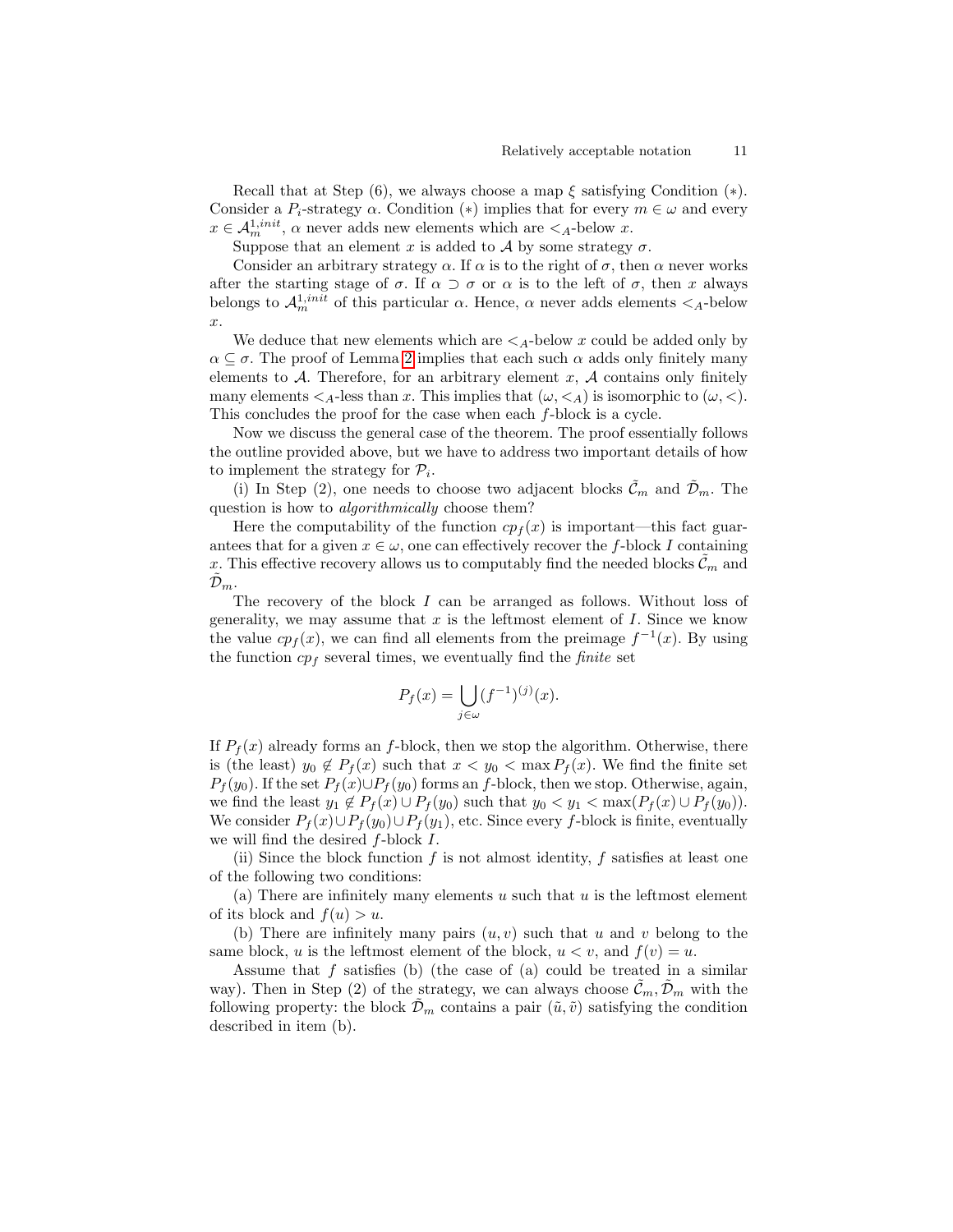After building  $\mathcal{A}_m^1$  (as described in Step (2)), we will choose  $x_m$  and  $y_m$  as follows. The element  $y_m$  is the rightmost element of  $\mathcal{C}_m$ , and the element  $x_m$  is the copy (inside  $\mathcal{D}_m$ ) of the element  $\tilde{v} \in \mathcal{D}_m$ .

The intention behind this particular choice of  $x_m, y_m$  is the following. At the end of Step (2), we have  $\langle x_m, y_m \rangle \notin \Gamma_A$ . In addition, if we add precisely one element at Step (4), then we will immediately obtain that the condition  $\langle x_m, y_m \rangle \in \Gamma_A$  becomes satisfied (since  $\tilde{u} = f(\tilde{v})$  is the leftmost element of  $\mathcal{D}_m$ ).

Taking the discussed details into account, one can arrange the proof of the general case in a straightforward manner. Theorem [1](#page-6-0) is proved. ⊓⊔

## 4 Conclusions

The philosophical framework of Shapiro [\[27\]](#page-13-0) is based on the observation that typically, computations are performed on syntactic objects rather than on natural numbers themselves. This leads to the formal notion of a notation. Among all notations, Shapiro isolated the class of acceptable notations—those notations have particularly nice computational properties.

Shapiro's notations became influential in the philosophy of computing. In this paper, we partly re-cast the framework of notations within the setting of computable structure theory. We hope that this will put computable structures on philosophers' radar and lead to cross-fertilization with formal philosophy. As a test case, we work with the structure  $(\omega, <)$ , i.e., natural numbers with the standard order (some of the early Shapiro's results are reproduced in Appendix [A\)](#page-13-9).

Our main technical contribution (Theorem [1\)](#page-4-2) explores the connection between two natural properties which arise in computable structure theory. For a unary total computable function  $f$ , we look at the following properties: [\(I\)](#page-4-0) when the degree spectrum of f on  $(\omega, <)$  contains precisely the c.e. degrees; and [\(II\)](#page-4-1) the recoverability of successor from  $f$ . The second property can be framed as relativized acceptability of notation. Theorem [1](#page-6-0) proves that for a large class K of functions  $f$ , the two conditions given above are equivalent. Informally speaking, our proof uses the fact that the functions from the class  $K$  have pretty tame combinatorial properties.

As a concluding remark, we note that in general, Theorem [1](#page-6-0) does not cover the class of all computable functions—even for the case of block functions.<sup>[1](#page-11-0)</sup>

<span id="page-11-1"></span>**Theorem 2.** There exists a computable block function  $f$  such that: 1) the corresponding function  $cp_f(x)$  is not computable; 2) each f-block occurs infinitely often in  $(\omega, \langle, f \rangle; \hat{\theta})$  the degree spectrum of f on  $(\omega, \langle)$  contains all  $\Delta_2$  degrees.

Nevertheless, we conjecture that the equivalence of [\(I\)](#page-4-0) and [\(II\)](#page-4-1) could be established for the class encompassing all functions of interest:

Conjecture 1. If the degree spectrum of a computable block function f on  $(\omega, <)$ is equal to all c.e. degrees, then the successor is recoverable from f on  $(\omega, <)$ .

<span id="page-11-0"></span> $<sup>1</sup>$  For reasons of space, the proof of Theorem [2](#page-11-1) is given in Appendix [B.](#page-15-0)</sup>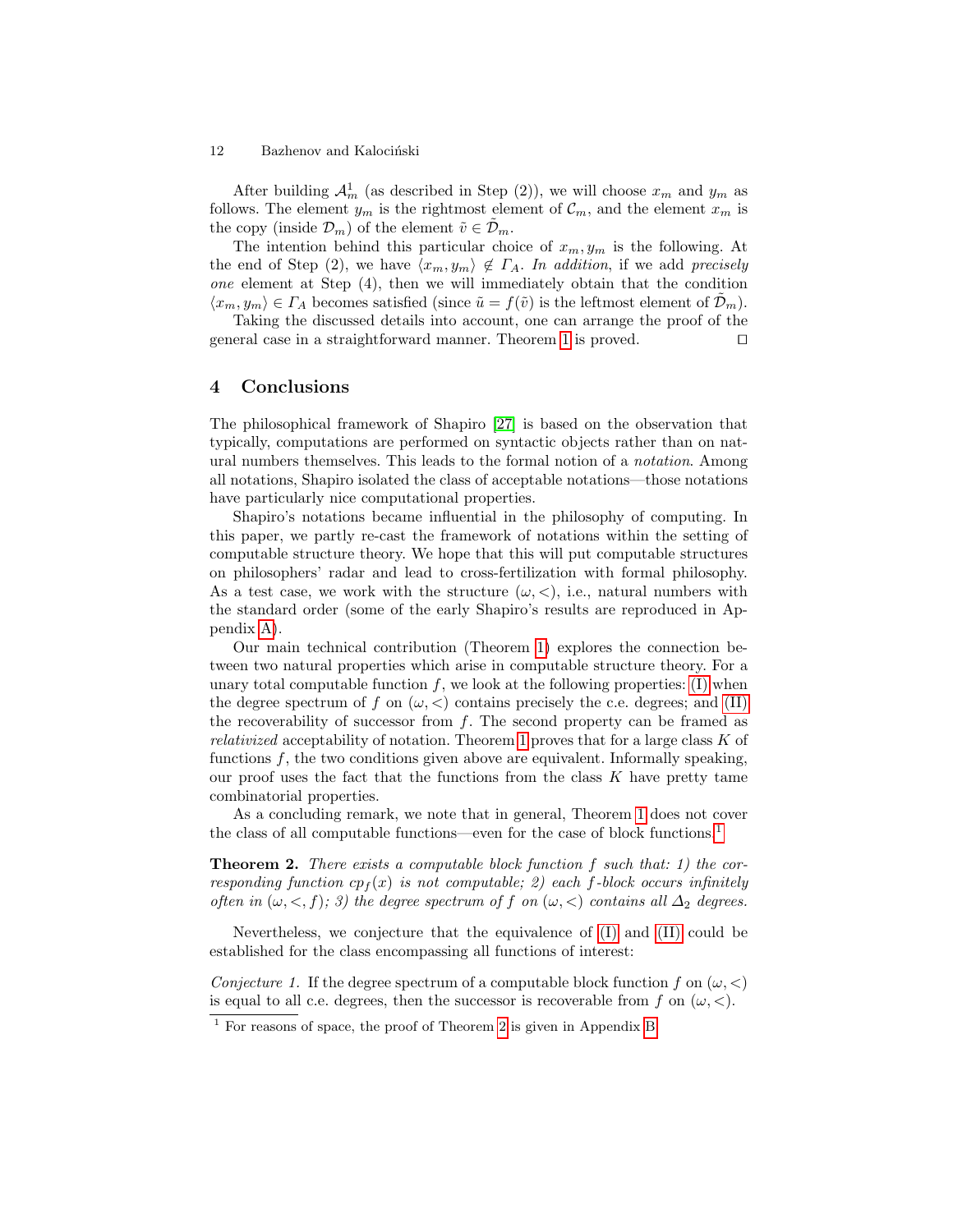## References

- <span id="page-12-2"></span>1. Ash, C.J., Knight, J.: Computable structures and the hyperarithmetical hierarchy, Studies in Logic and the Foundations of Mathematics, vol. 144. Elsevier, Amsterdam (2000)
- <span id="page-12-6"></span>2. Bazhenov, N., Kalociński, D., Wrocławski, M.: Intrinsic complexity of recursive functions on natural numbers with standard order. In: Berenbrink, P., Monmege, B. (eds.) 39th International Symposium on Theoretical Aspects of Computer Science (STACS 2022). Leibniz International Proceedings in Informatics (LIPIcs), vol. 219, pp. 8:1–8:20. Schloss Dagstuhl – Leibniz-Zentrum für Informatik, Dagstuhl, Germany (2022).<https://doi.org/10.4230/LIPIcs.STACS.2022.8>
- <span id="page-12-7"></span>3. Benacerraf, P.: What numbers could not be. The Philosophical Review 74(1), 47– 73 (1965).<https://doi.org/10.2307/2183530>
- <span id="page-12-8"></span>4. Benacerraf, P.: Recantation or Any old  $\omega$ -sequence would do after all. Philosophia Mathematica 4(2), 184–189 (1996).<https://doi.org/10.1093/philmat/4.2.184>
- <span id="page-12-5"></span>5. Chubb, J., Frolov, A., Harizanov, V.: Degree spectra of the successor relation of computable linear orderings. Archive for Mathematical Logic  $48(1)$ , 7–13 (2009). <https://doi.org/10.1007/s00153-008-0110-6>
- <span id="page-12-0"></span>6. Church, A.: An unsolvable problem of elementary number theory. American Journal of Mathematics 58(2), 345–363 (1936).<https://doi.org/10.2307/2371045>
- <span id="page-12-13"></span>7. Cooper, S.B.: Degrees of unsolvability. Ph.D. thesis, University of Leicester (1971)
- <span id="page-12-1"></span>8. Copeland, B.J., Proudfoot, D.: Deviant encodings and Turing's analysis of computability. Studies in History and Philosophy of Science Part A 41(3), 247–252 (2010)
- <span id="page-12-3"></span>9. Cutland, N.: Computability: An Introduction to Recursive Function Theory. Cambridge University Press, Cambridge, MA (1980)
- <span id="page-12-11"></span>10. Downey, R., Khoussainov, B., Miller, J.S., Yu, L.: Degree spectra of unary relations on  $(\omega, \le)$ . In: Logic, Methodology and Philosophy of Science: Proceedings of the Thirteenth International Congress. pp. 35–55. College Publications (2009), [http:](http://homepages.mcs.vuw.ac.nz/~downey/publications/LOJan24.pdf) [//homepages.mcs.vuw.ac.nz/~downey/publications/LOJan24.pdf](http://homepages.mcs.vuw.ac.nz/~downey/publications/LOJan24.pdf)
- <span id="page-12-10"></span>11. Fokina, E.B., Harizanov, V., Melnikov, A.: Computable model theory. In: Downey, R. (ed.) Turing's legacy: Developments from Turing's ideas in logic, Lecture Notes in Logic, vol. 42, pp. 124–194. Cambridge University Press, Cambridge (2014). <https://doi.org/10.1017/CBO9781107338579.006>
- <span id="page-12-4"></span>12. Harizanov, V.S.: Degree spectrum of a recursive relation on a recursive structure. Ph.D. thesis, University of Wisconsin-Madinson (1987)
- <span id="page-12-12"></span>13. Harrison-Trainor, M.: Degree spectra of relations on a cone. Memoirs of the American Mathematical Society 253(1208), 1–120 (2018). <https://doi.org/10.1090/memo/1208>
- <span id="page-12-9"></span>14. Hirschfeldt, D.R.: Degree spectra of relations on computable structures. Bulletin of Symbolic Logic 6(2), 197–212 (2000).<https://doi.org/10.2307/421207>
- <span id="page-12-15"></span>15. Knight, J.F.: Degrees coded in jumps of orderings. Journal of Symbolic Logic 51(4), 1034–1042 (1986).<https://doi.org/10.2307/2273915>
- <span id="page-12-14"></span>16. Lempp, S.: Priority arguments in computability theory, model theory, and complexity theory (2012), <https://people.math.wisc.edu/~lempp/papers/prio.pdf>, preprint available on the author's webpage
- <span id="page-12-16"></span>17. Mal'tsev, A.I.: Constructive algebras. I. Russian Mathematical Surveys 16(3), 77– 129 (1961).<https://doi.org/10.1070/RM1961v016n03ABEH001120>
- <span id="page-12-17"></span>18. Mal'tsev, A.I.: On recursive abelian groups. Soviet Mathematics. Doklady 3, 1431– 1434 (1962)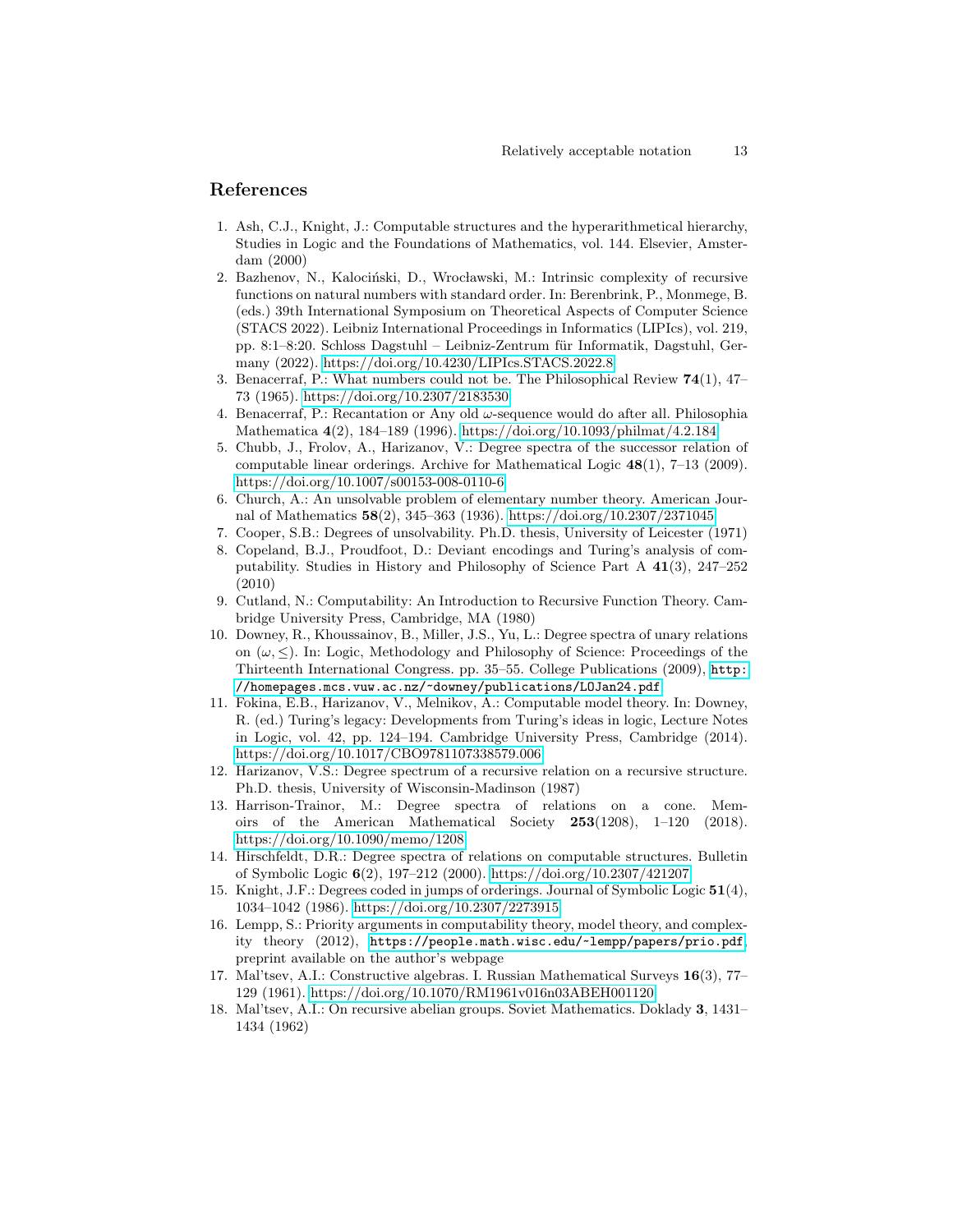- 14 Bazhenov and Kalociński
- <span id="page-13-2"></span>19. Markov, A.A.: The theory of algorithms. Trudy Matematicheskogo Instituta imeni V.A. Steklova 38, 176–189 (1951), in Russian
- <span id="page-13-8"></span>20. Montalb´an, A.: Computable structure theory: Within the arithmetic. Cambridge University Press (2021)
- <span id="page-13-14"></span>21. Moses, M.: Relations intrinsically recursive in linear orders. Mathematical Logic Quarterly 32(25-30), 467–472 (1986).<https://doi.org/10.1002/malq.19860322514>
- <span id="page-13-5"></span>22. Quinon, P.: A taxonomy of deviant encodings. In: Manea, F., Miller, R.G., Nowotka, D. (eds.) Sailing Routes in the World of Computation. LNCS, vol. 10936, pp. 338–348. Springer International Publishing, Cham (2018)
- <span id="page-13-4"></span>23. Rescorla, M.: Church's Thesis and the conceptual analysis of computability. Notre Dame Journal of Formal Logic 48(2), 253–280 (2007). <https://doi.org/10.1305/ndjfl/1179323267>
- <span id="page-13-11"></span>24. Richter, L.J.: Degrees of structures. Journal of Symbolic Logic 46(4), 723–731 (1981).<https://doi.org/10.2307/2273222>
- <span id="page-13-10"></span>25. Richter, L.: Degrees of Unsolvability of Models. Ph.D. thesis, University of Illinois at Urbana-Champaign (1977)
- <span id="page-13-12"></span>26. Rogers, H.: Theory of recursive functions and effective computability. MIT Press, Cambridge, MA (1987)
- <span id="page-13-0"></span>27. Shapiro, S.: Acceptable notation. Notre Dame Journal of Formal Logic 23(1), 14– 20 (1982).<https://doi.org/10.1305/ndjfl/1093883561>
- <span id="page-13-7"></span>28. Shapiro, S., Snyder, E., Samuels, R.: Computability, notation, and de re knowledge of numbers. Philosophies 7(1) (2022). <https://doi.org/10.3390/philosophies7010020>
- <span id="page-13-3"></span>29. Shepherdson, J.C., Sturgis, H.E.: Computability of recursive functions. Journal of the ACM 10(2), 217–255 (1963).<https://doi.org/10.1145/321160.321170>
- <span id="page-13-13"></span>30. Soare, R.I.: Recursively Enumerable Sets and Degrees. Springer-Verlag, New York (1987)
- <span id="page-13-1"></span>31. Turing, A.M.: On computable numbers, with an application to the Entscheidungsproblem. Proceedings of the London Mathematical Society, Ser. 2 42, 230– 265 (1936).<https://doi.org/10.1112/plms/s2-42.1.230>
- <span id="page-13-15"></span>32. Wright, M.: Degrees of relations on ordinals. Computability 7(4), 349–365 (2018). <https://doi.org/10.3233/COM-180086>
- <span id="page-13-6"></span>33. Wrocławski, M.: Representations of numbers and their computational properties. Ph.D. thesis, University of Warsaw, Warsaw (2019)

## <span id="page-13-9"></span>A Shapiro's results in computable structure theory

In this section, we consider notations for plain  $\omega$ . Let L be a computable language (also called computable signature).

**Definition 5 (cf. Definition [3\)](#page-3-0).** For a countably infinite L-structure  $\mathcal{A}$ , its degree spectrum is the set of all Turing degrees d such that there is an Lstructure B with the following properties: i) B is isomorphic to  $A$ , ii) the domain of  $\beta$  equals  $\omega$ , iii) the Turing degree of the atomic diagram of  $\beta$  is equal to d (here a formula from the atomic diagram is identified with its  $G\ddot{o}$  del number).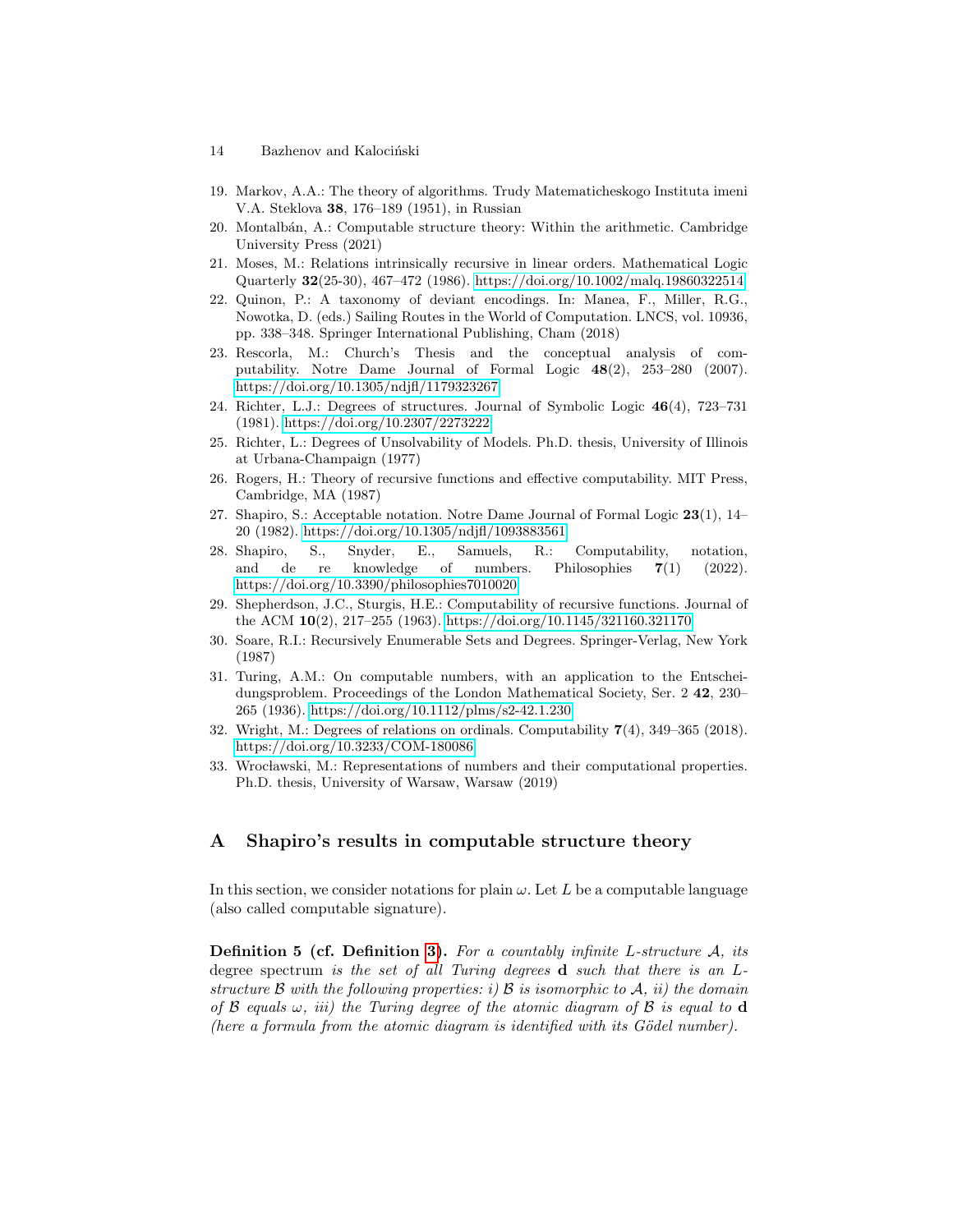**Theorem 4 of [\[15\]](#page-12-15) (Knight).** A structure  $\mathcal A$  is called automorphically trivial if there is a finite set  $X \subseteq \text{dom}(\mathcal{A})$  such that every permutation of  $\text{dom}(\mathcal{A})$ that fixes  $X$  is an automorphism of  $A$ . If a countably infinite structure  $A$  is not automorphically trivial, then its degree spectrum is closed upwards in Turing degrees.

**T1 and C1 in [\[27\]](#page-13-0).** A function  $f : \omega \to \omega$  is computable in every notation if and only if either f is almost constant (i.e., there is c such that  $f(x) = c$  holds for all but finitely many x), or f is almost identity (i.e.,  $f(x) = x$  for all but finitely many x). A relation  $R \subseteq \omega$  is computable in every notation if and only *if either R is finite, or R is cofinite.* 

*Proof.* We only consider the nontrivial direction  $(\Rightarrow)$ . Suppose that f is computable in every notation. Fix some standard notation  $\sigma_0$ —e.g., the one induced by decimal numerals. Our function f must be computable in  $\sigma_0$ . Consider the language  $L = \{F\}$ , where F is a unary functional symbol. We define an L-structure  $S_f$  as follows: the domain of  $S_f$  equals  $\omega$ , and the functional symbol F is interpreted as our function f. Since  $f(x)$  is computable in  $\sigma_0$ , it is easy to show that the structure  $S_f$  is computable.

Now, if  $f(x)$  is neither almost constant nor almost identity, then one can show that the corresponding structure  $S_f$  is not automorphically trivial. Thus, by the theorem of Knight, one can obtain an isomorphic copy  $A$  of  $S_f$  such that the atomic diagram  $D(\mathcal{A})$  of the structure  $\mathcal A$  is Turing equivalent to, say, the Halting problem. Now we define a notation  $\sigma : S \to \omega :$  i) S equals (the decimal representation of)  $\omega$ , and ii)  $\sigma$  is an arbitrary isomorphism from A onto  $S_f$ . Since  $D(\mathcal{A})$  is not computable, one can show that the function  $f(x)$  is not computable in  $\sigma$ .  $□$ 

To establish Shapiro's criterion of acceptability, we need the notion of computable categoricity which goes back to the papers by Mal'tsev [\[17](#page-12-16)[,18\]](#page-12-17).

**Definition 6.** A computable L-structure  $\mathcal A$  is computably categorical if for every computable L-structure  $\mathcal{B}$ , which is isomorphic to  $\mathcal{A}$ , there is a computable isomorphism g from  $\beta$  onto  $\mathcal{A}$  (i.e., g is an isomorphism which is also a partial computable function).

Mal'tsev (essentially Theorem 4.1.2 in [\[17\]](#page-12-16)) showed that every finitely generated, computable algebraic structure is computably categorical.

#### Acceptance criterion [\[27\]](#page-13-0). For any notation  $\sigma$ , the following are equivalent:

- (a) For any function f, f is computable in  $\sigma$  if and only if f is computable in the standard notation (e.g., the stroke notation).
- (b) The successor function is computable in  $\sigma$ .

*Proof.* We sketch the proof for the direction (b) $\Rightarrow$ (a). Let Succ denote the successor function. Since the structure  $(\omega, Succ)$  is one-generated, by the result of Mal'tsev,  $(\omega, Succ)$  is computably categorical. Now consider a notation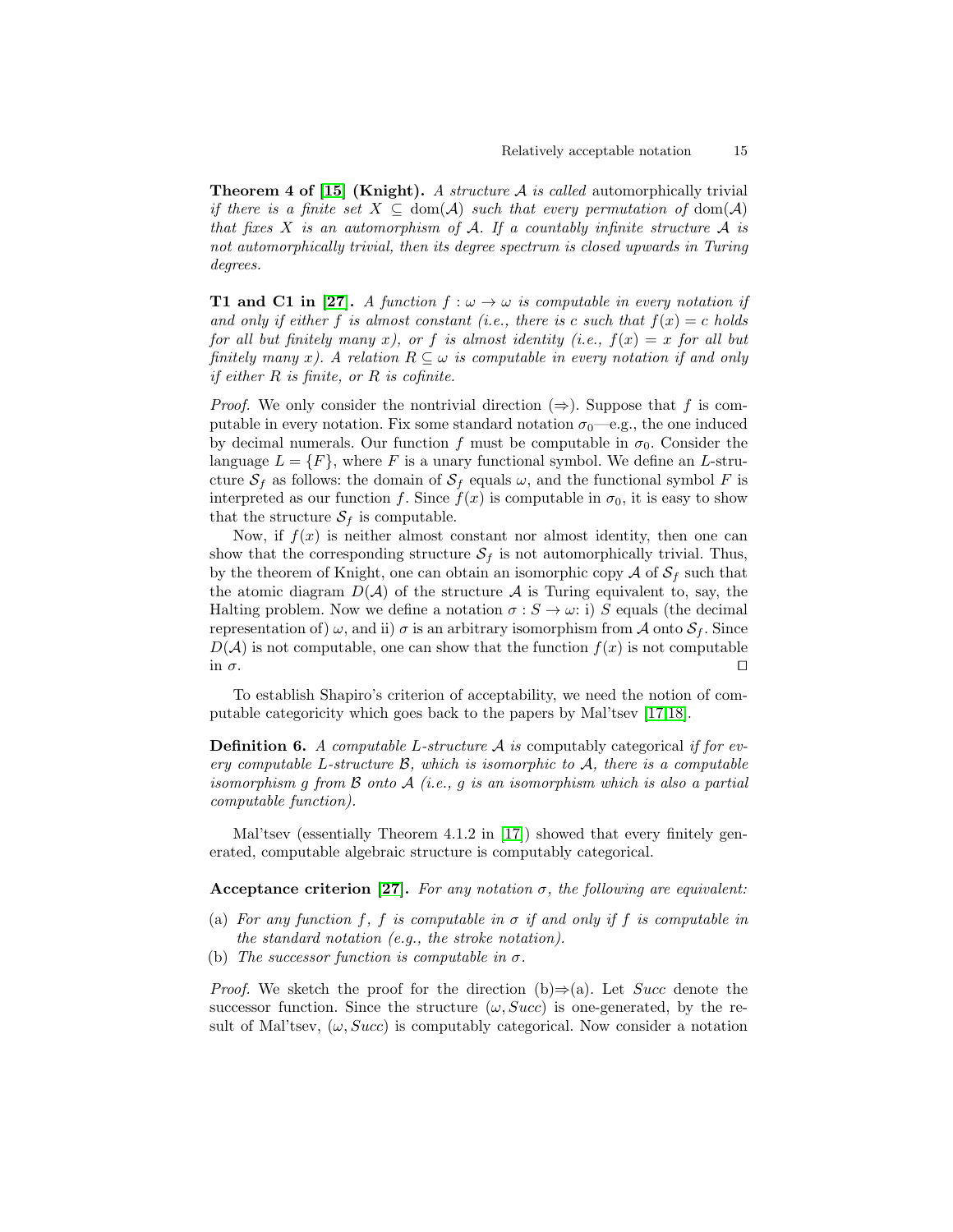$\sigma : S \to \omega$  such that the successor function is computable in  $\sigma$ . Let  $Succ^{\sigma}$  be the image of the successor under  $\sigma^{-1}$ . We define a computable L-structure  $\mathcal{T}_{S,\sigma}$ as follows.

- The domain of  $\mathcal{T}_{S,\sigma}$  equals  $\omega$ .
- Fix a computable bijection  $\psi$  from  $\omega$  onto S. The unary functional symbol F is interpreted as follows: for  $k \in \omega$ ,

$$
F(k) = \psi^{-1}(\text{Succ}^{\sigma}(\psi(k))).
$$

It is not hard to show that the structure  $\mathcal{T}_{S,\sigma}$  is a computable isomorphic copy of  $(\omega, Succ)$ . Then the computable categoricity of  $(\omega, Succ)$  allows to choose (the unique) computable isomorphism g from  $\mathcal{T}_{S,\sigma}$  onto  $(\omega, Succ)$ .

After that, one can use the computability of  $g$  to easily show that the notation  $\sigma$  satisfies the conditions from the item (a). □

## <span id="page-15-0"></span>B Proof of Theorem [2](#page-11-1)

*Proof (sketch)*. As usual, for  $i \in \omega$ ,  $\varphi_i$  denotes the unary partial computable function which has Gödel number  $i$ .

We build a computable block function  $f$  satisfying the following series of requirements:

 $\mathcal{P}_i$ : The function  $cp_f$  is not equal to  $\varphi_i$ .

R: Each f-block occurs infinitely often inside  $(\omega, <, f)$ .

At a stage s, we define the finite function  $f \restriction N_s$  (where  $N_s \in \omega$  and  $N_s <$  $N_{s+1}$ ) in such a way that  $({0, 1, \ldots, N_s-1}, <, f \upharpoonright N_s)$  consists of blocks.

Beforehand, we put  $f(0) = 0$ ,  $f(1) = 2$ , and  $f(2) = 1$ .

The  $\mathcal R$ -strategy is a global one. The  $\mathcal R$ -requirement is satisfied in a simple way, as follows. At the end of each construction stage  $s$ , let  $B_s$  be the current set of all (isomorphism types of) blocks. Then (before starting the stage  $s + 1$ ) we use fresh numbers x (i.e., the least numbers such that  $f(x)$  is not defined yet) to extend f in the following way: for each block I from  $B_s$ , we add precisely two adjacent copies of I.

Note that in addition to the  $R$ -requirement, this procedure will guarantee that in the final structure  $(\omega, \langle, f \rangle)$ , there will be infinitely many pairs  $(x, x+1)$ such that  $f(x) = x$  and  $f(x+1) = x+1$ . This preliminary observation will help us in the verification.

STRATEGY FOR  $P_i$ . Suppose that the strategy starts working at a stage  $s_0+1$ .

(1) Choose a large fresh size  $l_i$  such that the cycle of size  $l_i$  cannot be isomorphically embedded into the current structure  $({0, 1, \ldots, N_{s_0} - 1}, <, f \restriction N_{s_0})$ . (See the proof of Theorem [1](#page-6-0) for the definition of a cycle).

Extend f by adding a copy of the cycle of size  $l_i$ . Let  $w_i$  be the leftmost element of this copy.

(2) Wait for a stage  $s' > s_0 + 1$  such that  $\varphi_{i,s'}(w_i) \downarrow = 1$ .